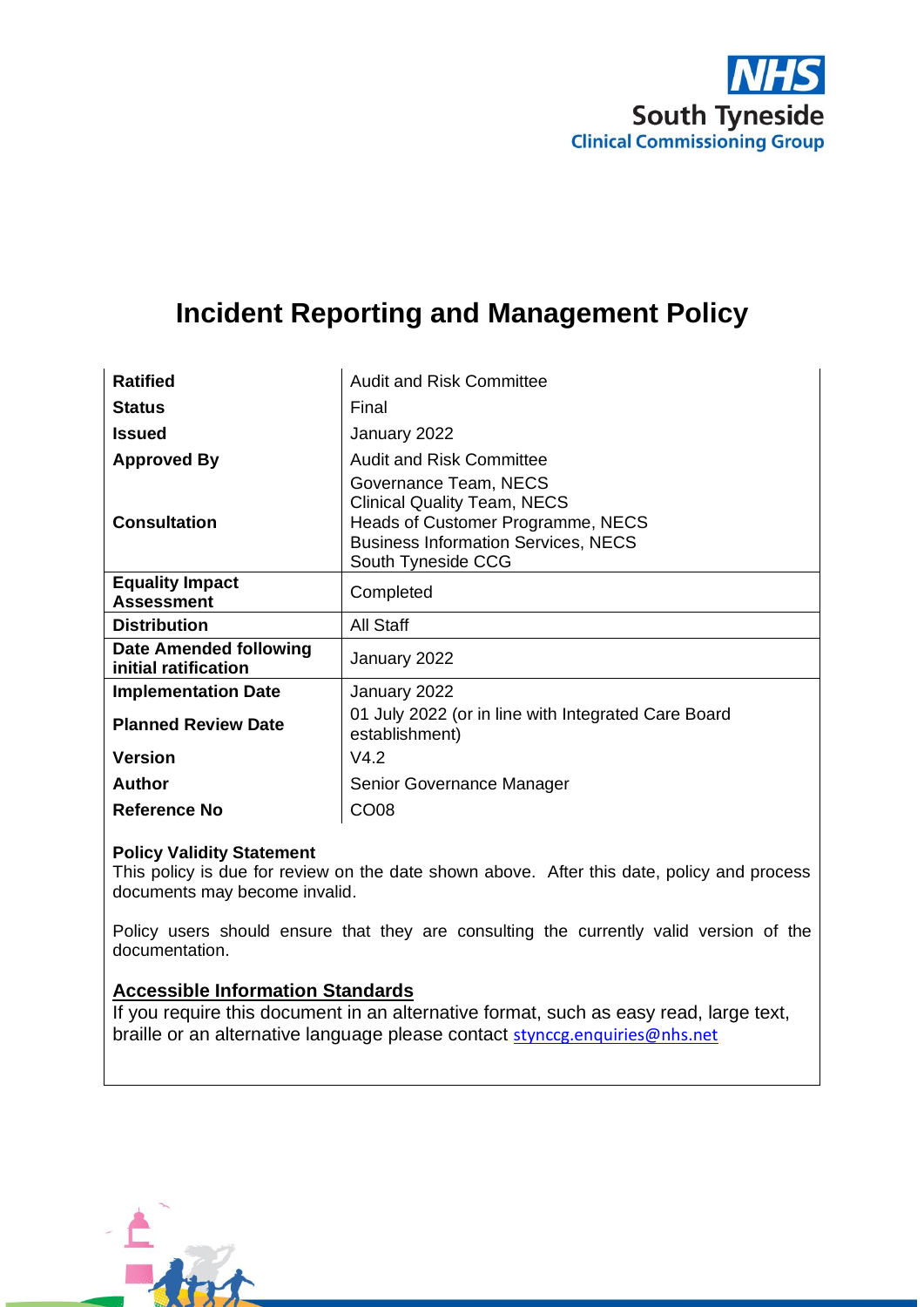### <span id="page-1-0"></span>**1. Version Control**

| <b>Version</b>   | <b>Release</b><br><b>Date</b> | <b>Author</b>                                           | <b>Update comments</b>                                                                                                                                                                                                                                                                                                                                                                                                                                                                                                                                                                                                                                                                                                                                                                                                                                                                                                                                                                                                                                                                          |  |
|------------------|-------------------------------|---------------------------------------------------------|-------------------------------------------------------------------------------------------------------------------------------------------------------------------------------------------------------------------------------------------------------------------------------------------------------------------------------------------------------------------------------------------------------------------------------------------------------------------------------------------------------------------------------------------------------------------------------------------------------------------------------------------------------------------------------------------------------------------------------------------------------------------------------------------------------------------------------------------------------------------------------------------------------------------------------------------------------------------------------------------------------------------------------------------------------------------------------------------------|--|
| V <sub>1</sub>   | 28/02/2013                    | Governance<br>Lead, NHS<br>South of<br>Tyne and<br>Wear | Policy provided to Clinical Commissioning Group (CCG)<br>as part of policy suite                                                                                                                                                                                                                                                                                                                                                                                                                                                                                                                                                                                                                                                                                                                                                                                                                                                                                                                                                                                                                |  |
| V <sub>2</sub>   | 10/03/2015                    | Julie<br>Rutherford                                     | Policy refresh in line with changing CCG incident<br>reporting and management requirements aligned to the<br>introduction of Safeguard Incident Risk System (SIRMS)<br>across the CCG.<br>Ratification DEFERRED pending further review and<br>amendment.                                                                                                                                                                                                                                                                                                                                                                                                                                                                                                                                                                                                                                                                                                                                                                                                                                        |  |
| V <sub>2.1</sub> | <b>July 2015</b>              | Kate<br>Watson                                          | Updated in response to feedback from CCG Ex<br>Committee March 2015.<br>Table of contents updated.<br>Section 5 - updated types of incidents.<br>Title of Section 8 amended and split into three separate<br>sections. Glossary of terms now includes definition of<br>'contractors' and link to core set of never events.<br>Section 9.2 - amended as sentence repeated in 9.3.<br>Appendices have been removed and Section 10 now<br>refers to a separate standard operating procedure to be<br>used in conjunction with the policy.<br>Section numbers changed to include new section at<br>10.2, Interdependency of incident and risk management.<br>Section 10.3 has an additional sentence added. Section<br>10.7 has an additional sentence regarding clinical<br>quality reporting.<br>Section 11.1 has information added regarding reporting<br>mechanisms for clinical and non-clinical incident reports.<br>Section 12 - NECS roles and responsibilities updated<br>to include customer relationship manager.<br>Section 14 - amended.<br>Section 16 - separated into four sections. |  |
| V <sub>3</sub>   | 23.02.16                      | Debra<br>Elliott                                        | Updated in line with national best practice guidance<br>Policy updates<br>Section 8.3 Definitions - Glossary of Terms Serious<br>Incident (SI) updated in line with NHSE SI policy<br>guidance 2015<br>Section 12 Duties & Responsibilities added in NECS<br>Clinical Quality Manager will: Review clinical quality<br>incidents reported by the CCG about providers that the<br>CQ teams will manage these according to the<br>processes agreed with CCGs and Providers<br>Section 16 References added in updated guidance -<br>NHS England Serious Incident Framework 2015/16 and<br>Never Event Framework 2015/16<br>Minor SOP updates in line policy changes outlined<br>above                                                                                                                                                                                                                                                                                                                                                                                                              |  |
| V <sub>4</sub>   | 26.10.18                      | Wendy<br>Marley                                         | Updated in line with GDPR, DPA 2018 and new<br>reporting requirements for reportable data security and<br>protection incidents<br>Section 8.3 Definition of NHS Digital added to reflect<br>role in reportable IG incidents                                                                                                                                                                                                                                                                                                                                                                                                                                                                                                                                                                                                                                                                                                                                                                                                                                                                     |  |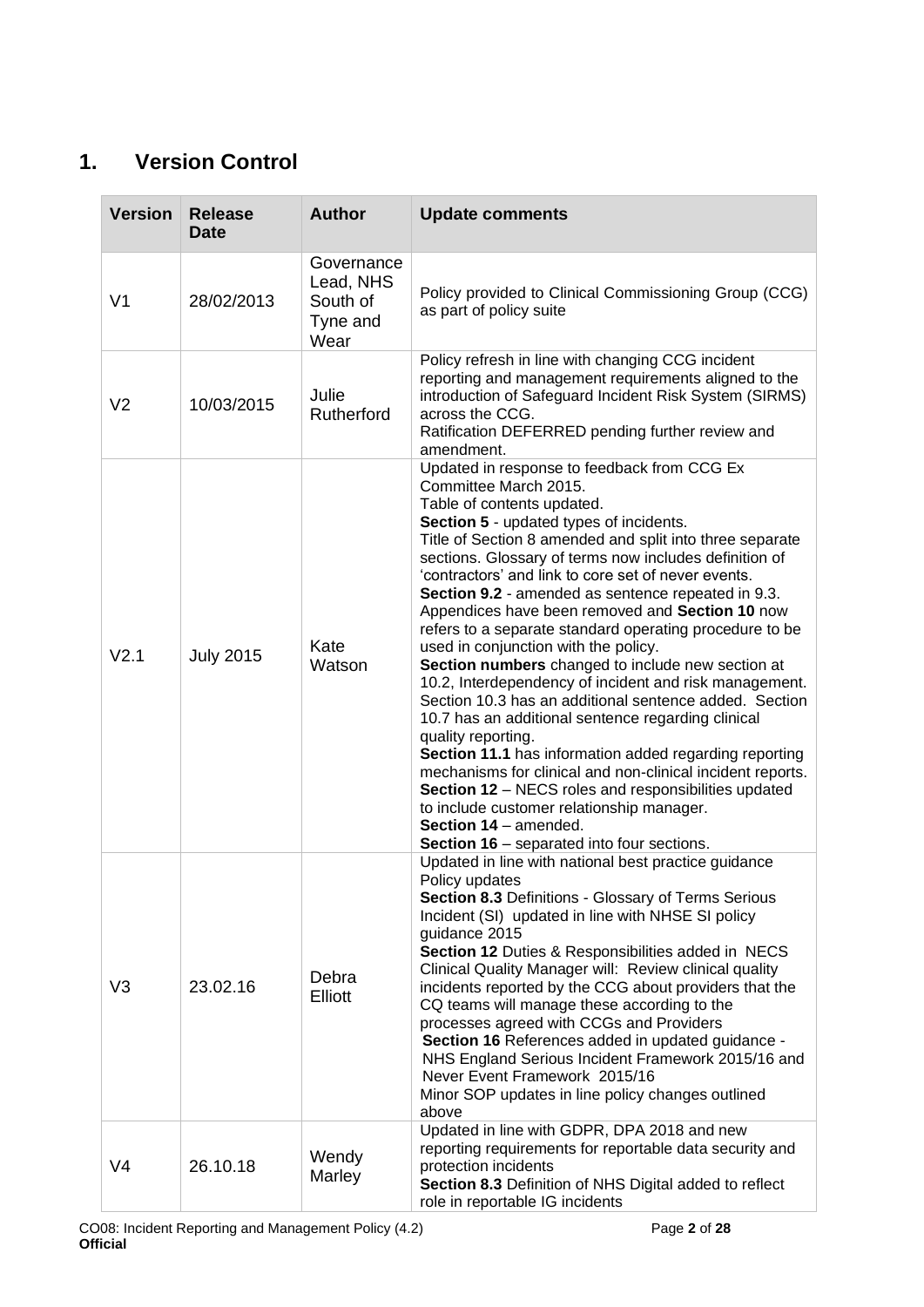|      |              |                     | Section 8.3 Definition of serious incidents updated to<br>include new requirements for reportable IG incidents.<br>Section 10.3 Investigation of Serious Incidents removes<br>references to SIRI and refers instead to data breaches<br>and reportable IT incidents.<br>Section 10.6 Updated in line with new requirements for<br>reportable data security and protection incidents.<br>Section 16.3 Legislation and statutory requirements<br>updated.<br>Section 17.3 Updated reference to Records<br>Management code of practice.<br><b>Appendix 1 Updated Equality Impact Assessment</b> |
|------|--------------|---------------------|----------------------------------------------------------------------------------------------------------------------------------------------------------------------------------------------------------------------------------------------------------------------------------------------------------------------------------------------------------------------------------------------------------------------------------------------------------------------------------------------------------------------------------------------------------------------------------------------|
| V4.1 | January 2021 | Wendy<br>Marley     | Updated for 12 months in light of COVID19                                                                                                                                                                                                                                                                                                                                                                                                                                                                                                                                                    |
| V4.2 | January 2022 | Julie<br>Rutherford | Updated in light of ICB establishment                                                                                                                                                                                                                                                                                                                                                                                                                                                                                                                                                        |

### <span id="page-2-0"></span>**2. Approval**

| Role                | Name                           | Date               |
|---------------------|--------------------------------|--------------------|
| Approval - deferred | <b>Executive Committee</b>     | 18/03/2015 (1)     |
| Ratified            | Executive Committee            | 30/07/2015 (2)     |
| Ratified            | Audit & Risk Committee         | 23/09/2015 (2)     |
| Approved            | Governing Body                 | 26/11/2015 (2.1)   |
| Approved            | Audit & Risk Committee         | 08/03/2016 (3)     |
| Approved            | Audit & Risk Committee         | March 2019 (4)     |
| Approved            | Virtual Executive<br>Committee | April 2021 (4.1)   |
| Approved            | Virtual Executive<br>Committee | January 2022 (4.2) |

### **3. Review**

This document will be reviewed twelve months from its issue date and every three years after its first review.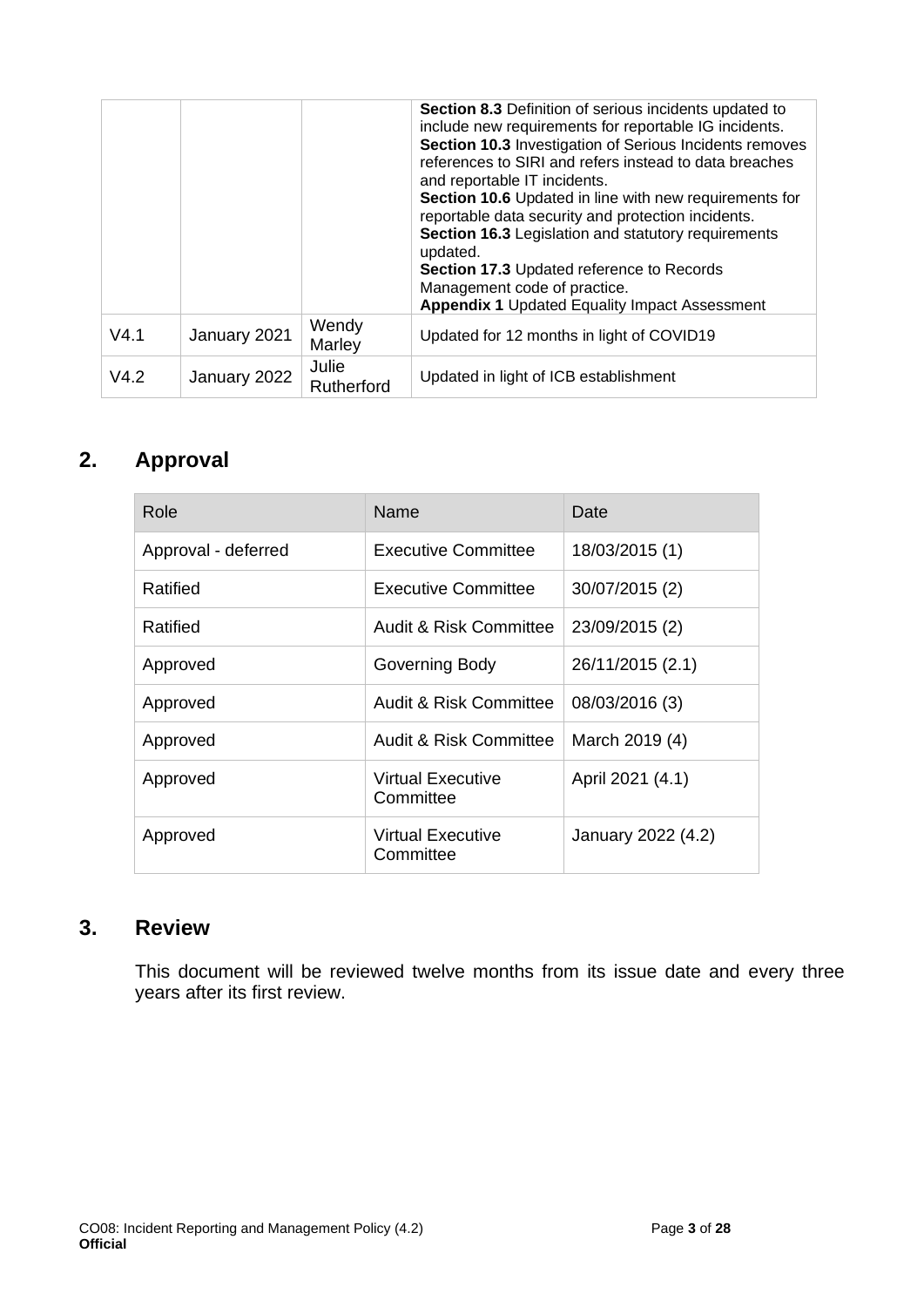#### <span id="page-3-0"></span>**Table of Contents** 4.

| 1 <sub>1</sub> |  |
|----------------|--|
| 2.             |  |
| 4.             |  |
| 5.             |  |
| 6.             |  |
| 7.             |  |
| 8.             |  |
| 9.             |  |
| 10.            |  |
| 11.            |  |
| 12.            |  |
| 13.            |  |
| 14.            |  |
| 15.            |  |
| 16.            |  |
| 17.            |  |
|                |  |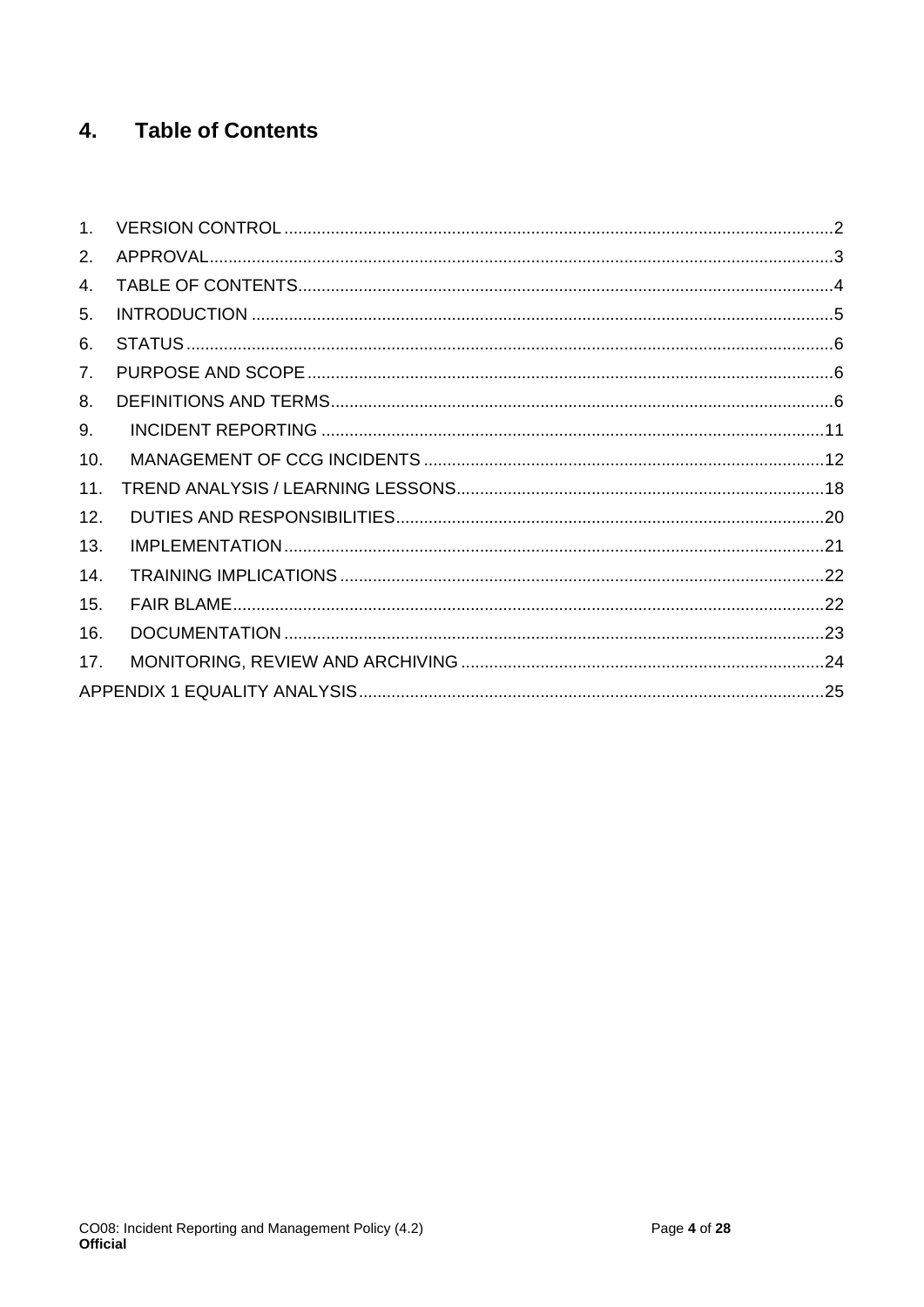### <span id="page-4-0"></span>**5. Introduction**

The Clinical Commissioning Group (CCG) aspires to the highest standards of corporate behaviour and clinical competence, to ensure safe, fair and equitable procedures are applied to all organisational transactions, including relationships with patients and their carers, the public, staff, stakeholders and use of public resources. In order to provide clear and consistent guidance, CCG will develop documents to fulfil all statutory, organisational and best practice requirements.

 The organisation has a responsibility for managing incidents to ensure the quality of the services it commissions is safe and of a high standard. The CCG has a responsibility to ensure CCG employees (permanent, fixed term) and contractors have effective systems in place to identify and manage incidents and risks and support them in their development where necessary.

 In our duties as a CCG we are required to act as a conduit for information about such risks and incidents and to ensure that the learning (and the opportunities for risk reduction) from them is not lost within the CCG or the wider NHS. This policy sets out the CCG's approach to the reporting and management of incidents in fulfilment of its strategic objectives and statutory obligations. The reporting of incidents will help the CCG identify potential breaches in its core business including breaches in:

- contractual obligations
- internal processes
- performance targets
- service specifications etc.
- statutory duties

This policy will enable the organisation to learn lessons from adverse events and supports implementation of actions to prevent incidents reoccurring. Reported incidents will be periodically analysed and results will be shared with directorates, departments and stakeholders where appropriate. The reporting and management process uses a root cause approach to analyse incidents.

The CCG aims to develop an open learning culture of incident reporting, based on the principles of fair blame.

Incidents reported by the CCG will be predominantly non-clinical in nature therefore this policy focuses on the types of incidents that fall into this category.

The CCG uses Safeguard Incident and Risk Management System (SIRMS) as its incident reporting and management tool. SIRMS enables reporters to categorise incidents using a range of primary cause groups allowing incidents to be analysed to identify themes and trends.

The policy interlinks with the CCG's serious incident management policy.

 The adoption and embedding within the organisation of an effective integrated incident management framework will ensure that the reputation of the CCG is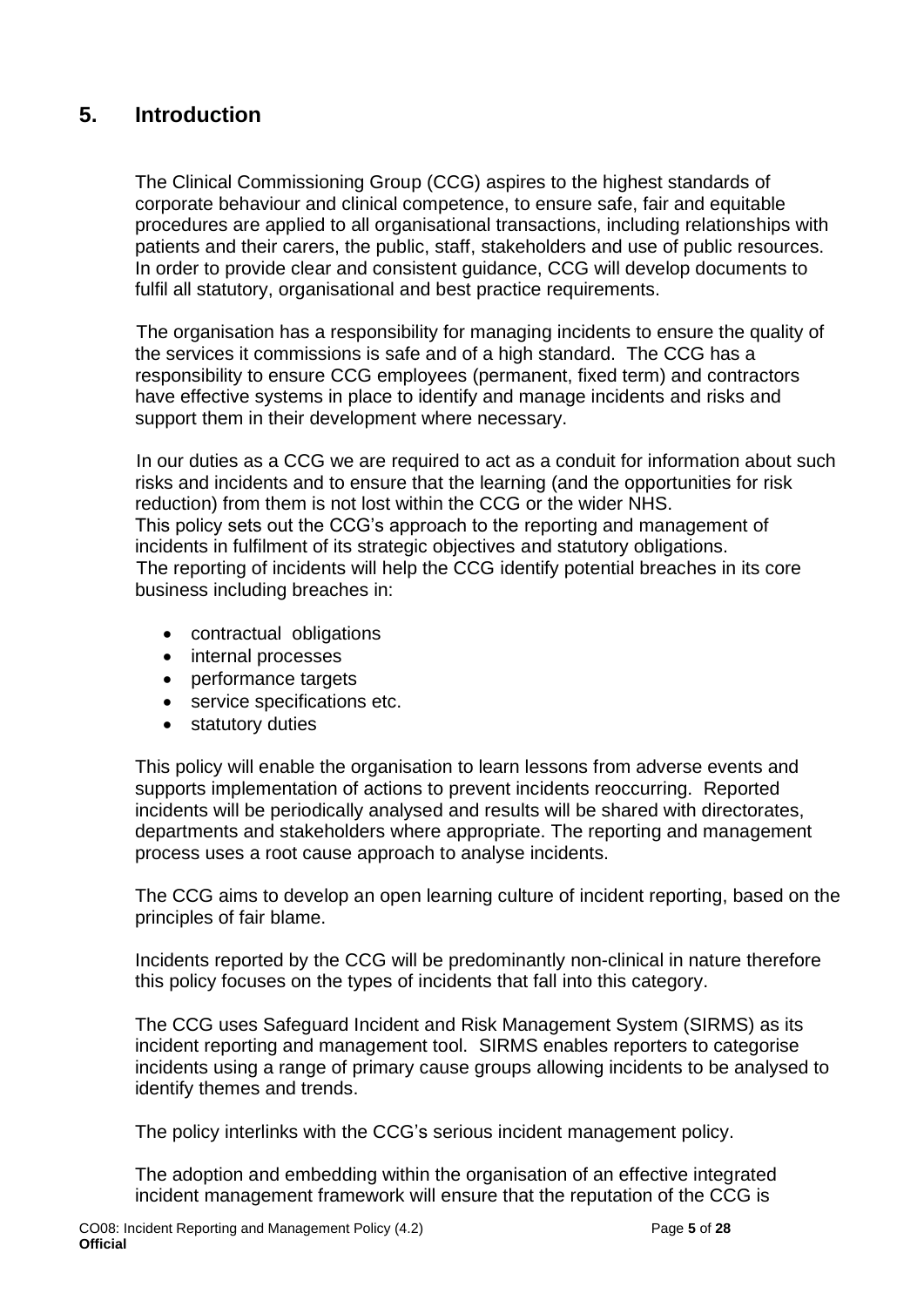maintained, enhanced, and its resources used effectively to ensure business success, financial strength and continuous quality improvement in its operating model.

#### <span id="page-5-0"></span>**6. Status**

This is a corporate policy and outlines the Incident Reporting and Management Policy for South Tyneside CCG.

#### <span id="page-5-1"></span>**7. Purpose and scope**

This policy provides information and guidance to staff working within the CCG to report incidents and near misses. This will be achieved by:

- providing guidance on the process for reporting and managing incidents to CCG employees (permanent, fixed term) and contractors
- setting out the roles and responsibilities of CCG employees (permanent, fixed term) and contractors, committees and the organisation as a whole in the reporting and management of incidents
- outlining the principles that underpin the organisation's approach to incident reporting and management
- providing clear definitions of the terminology within incident reporting and management, to ensure that no confusion exists between historical and current terms
- providing clear guidance to employees of the organisation as to the kinds of incidents and issues that can be reported within the system
- providing a clear organisational position on the principles of investigation used when responding to incidents, including fair blame and root cause analysis
- outlining how actions, outcomes, trends and lessons learned from incidents will be monitored and reviewed
- providing information and guidance on how the organisation aims to meet the requirements for onward reporting of incidents to the National Reporting and Learning System (NRLS)
- integrating where relevant the existing organisational policy for Serious Incidents (SIs) **"CO18 CCG Serious Incidents (SIs) Management Policy";**
- providing a clear description of the reporting and management process based on the tools available in the Safeguard Incident Risk Management System (SIRMS), to ensure that all of the above can be achieved.

### <span id="page-5-2"></span>**8. Definitions and Terms**

The following definitions and terms are used in this policy document.

#### **8.1 Definition of an Incident**

An incident is a single distinct event or circumstance that occurs within the organisation which leads to an outcome that was unintended, unplanned or unexpected.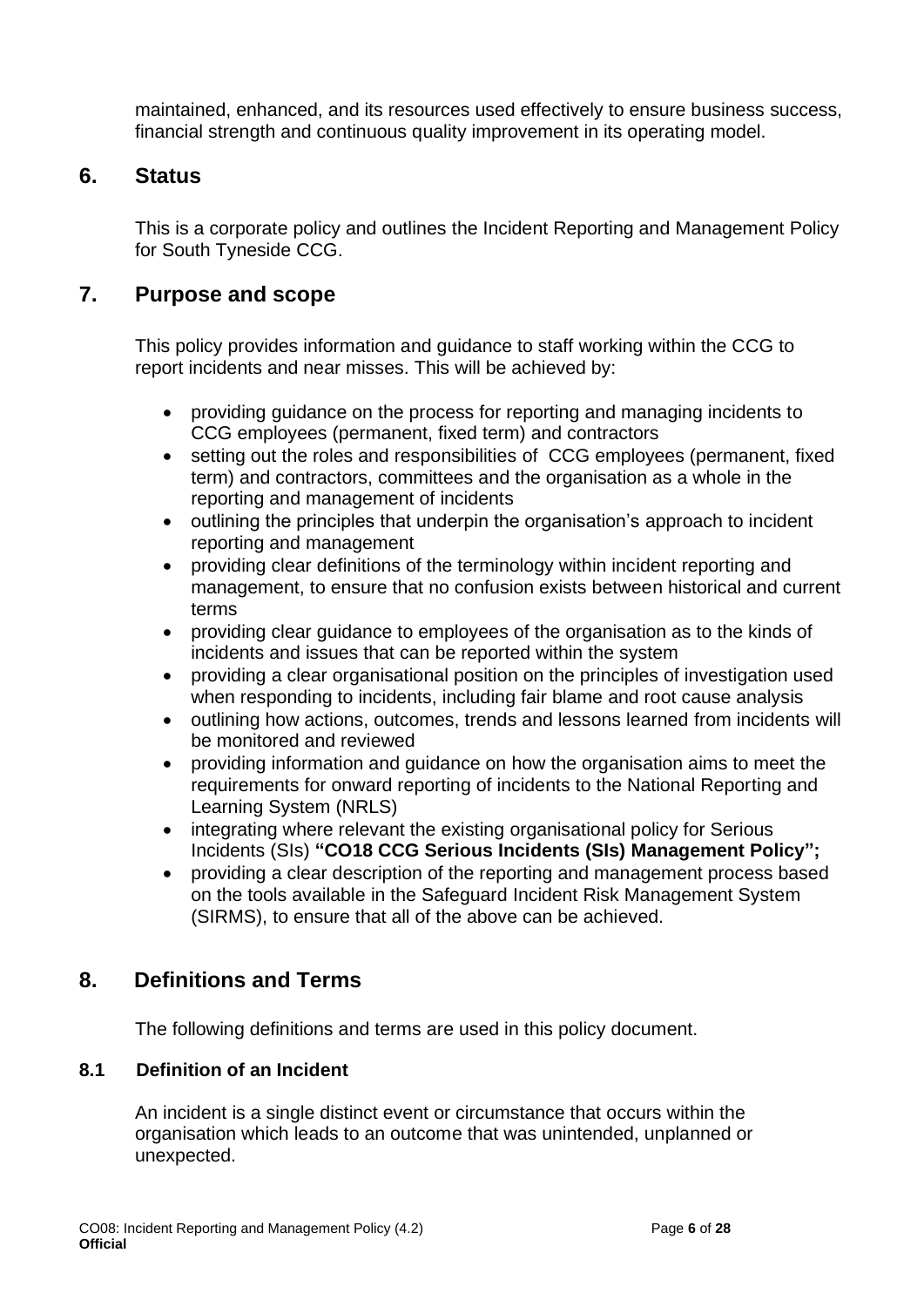The incident could also occur outside the organisation if a member of staff is visiting other locations in the course of their work.

Incidents are often negative by nature but can also include positive leaning events which can be shared throughout the organisation as good practice.

An incident could involve:

- contractors
- employees
- environment (workplace)
- organisational reputation
- property
- service delivery
- stakeholder

The incident might impact on different aspects of CCG operations for example:

- reputation
- resources
- staff
- quality of services

#### **8.2 Examples of types of incidents**

The following are examples of types of incidents used in this document:

#### Clinical Incident

A clinical incident is any unintended or unexpected incident which could have led to or did lead to harm for one or more patient's receiving NHS care.

#### Corporate Business Incident

A corporate business incident is a business event or circumstance that could have or did have a negative impact on the organisation, its stakeholders or the services in which it commissioned.

Health and Safety, Fire, Security and Environmental Incident A health and safety, fire, environmental or security incident is an event or circumstance that affects staff/visitors safety.

#### Information Governance Incident

An information governance incident is an event or circumstance which affects or could affect the security of the information maintained by the CCG.

#### Information Technology (IT) Incidents

An information technology (IT) incident is an event or circumstance that affects or could affect the way the CCG does business negatively and is attributed to IT systems and/or the network. These incidents will most often include, but are not limited to: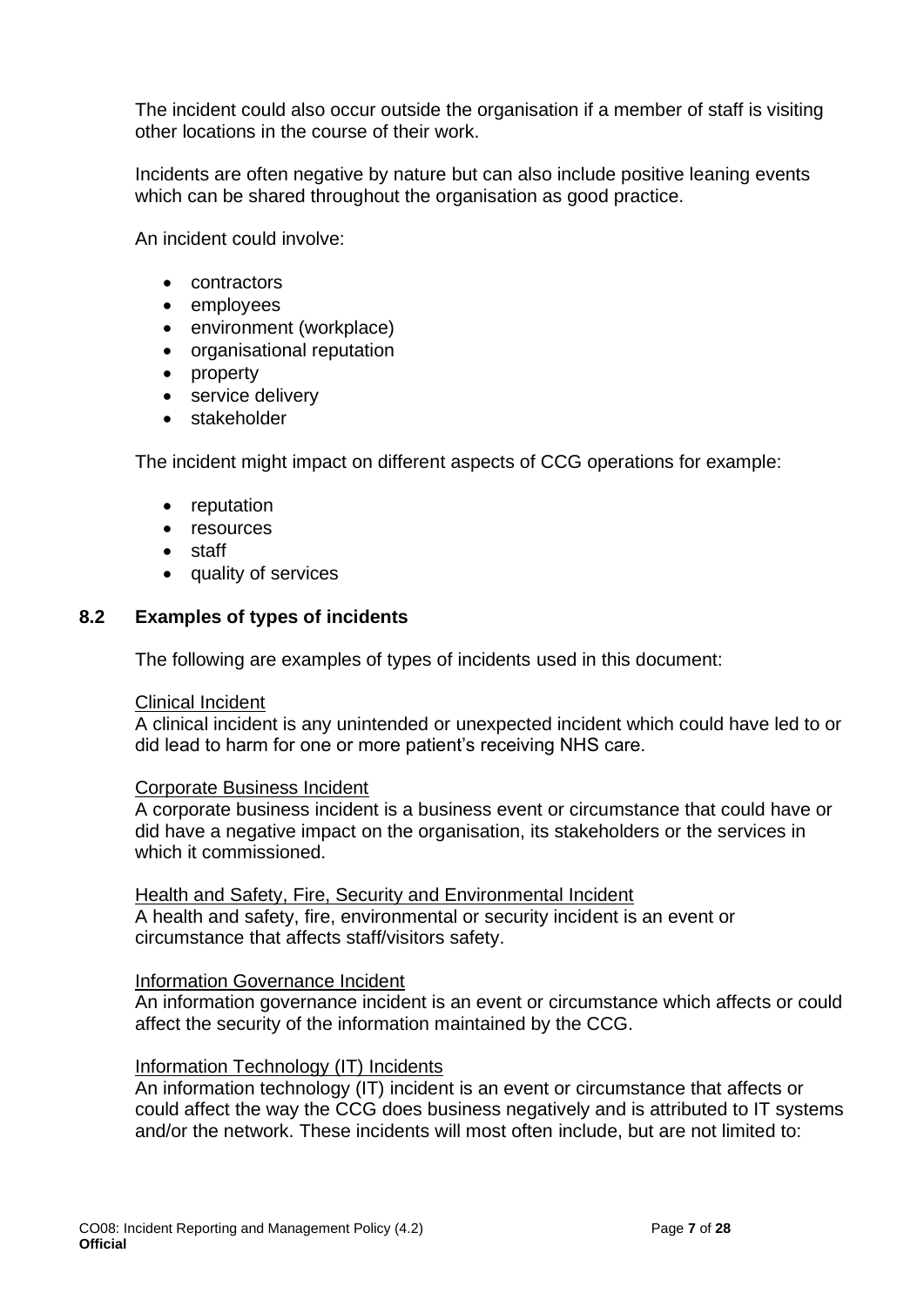#### **8.3 Glossary of Terms**

The following terms are used in this document:

#### **Contractors**

In relation to this policy, 'contractors' refers to agency staff, and employees of NECS providing commissioning support services to the CCG. It does not include providers of clinical services. Contractors have a duty to report incidents they are involved in or witness in relation to the CCG.

#### Fraud, Corruption and Bribery

Fraud is essentially dishonest behaviour and is in very simple terms, "stealing".

An NHS insider may claim money for services not provided, claim more money than they are entitled to, or divert funds to themselves in other ways. External organisations may provide false or misleading information such as invoices, to claim money they are not entitled to.

If an incident relates to potential fraud, corruption or bribery, refer to the CCG's Anti-Fraud Policy.

#### Harm

Harm is defined as an injury (physical or psychological), disease, suffering disability or death. In most circumstances harm can be considered to be unexpected, rather than the natural cause of the patient's underlying condition

#### National Reporting and Learning System (NRLS)

The NRLS is a central database of **patient safety incident reports**. Since the NRLS was set up in 2003, over four million incident reports have been submitted.

All information submitted is analysed to identify hazards, risks and opportunities to continuously improve the safety of patient care.

#### Near Miss

An incident could be a **near miss** which is an event or situation that has the potential to cause harm but which never happened. These events should also be reported so the organisation can learn lessons and take preventative action where required.

#### NHS Digital (formerly Health and Social Care Information Centre)

NHS Digital has responsibility for standardising, collecting and publishing data and information from across the health and social care system in England. Health and social care organisations must use the Data Security and Protection Toolkit (DSPT) to provide assurance that they are practising good data security and that personal information is handled correctly. The DSPT is managed by NHS Digital.

#### [NHS England](http://www.npsa.nhs.uk/)

The key functions and expertise for patient safety developed by the National Patient Safety Authority (NPSA) **transferred to the NHS Commissioning Board Special Health Authority**, known as NHS England.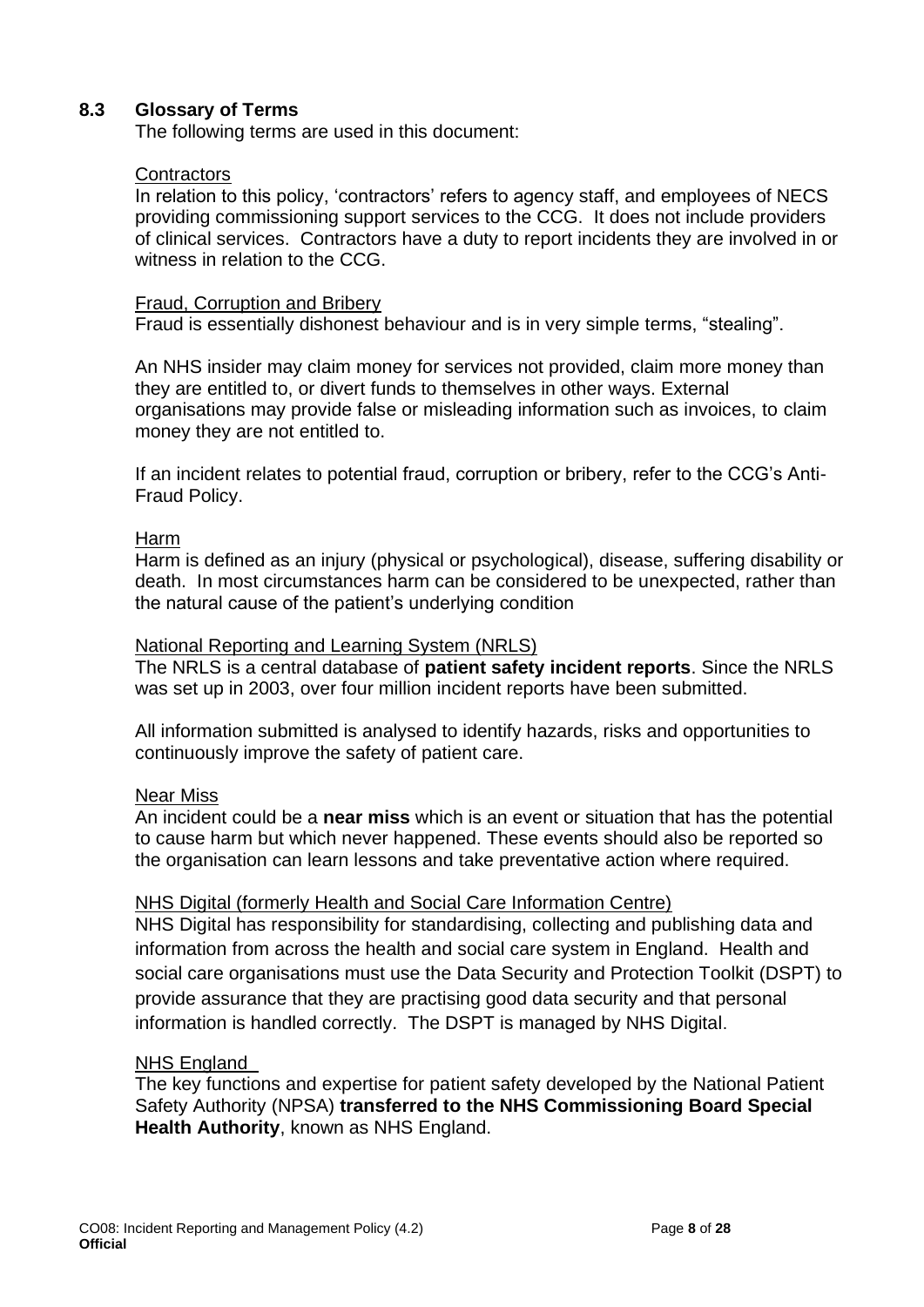The Board Authority harnesses the power of the **National Reporting and Learning System (NRLS),** the world's most comprehensive database of patient safety information, to identify and tackle important patient safety issues at their root cause.

#### RCA (Root Cause Analysis)

**RCA** is a systematic process whereby the factors that contributed to an incident are identified. As an investigation technique for incidents, it looks beyond the individuals concerned and seeks to understand the underlying causes and environmental context in which an incident happened.

#### Serious Incidents (SI)

NHS England has produced an information resource to support the reporting and management of serious incidents which can be found in [http://www.england.nhs.uk/wp-content/uploads/2015/04/serious-incidnt-framwrk](http://www.england.nhs.uk/wp-content/uploads/2015/04/serious-incidnt-framwrk-upd.pdf)[upd.pdf](http://www.england.nhs.uk/wp-content/uploads/2015/04/serious-incidnt-framwrk-upd.pdf)

Whilst the definition of a SI is quite broad, the following criteria outline the type of incidents which should be included:

- 1. Unexpected or avoidable death of one or more people. This includes:
	- Suicide/self-inflicted death
	- Homicide by a person in receipt of mental health care within the recent past
- 2. Unexpected or avoidable injury to one or more people that has resulted in serious harm.
- 3. Unexpected or avoidable injury to one or more people that requires further treatment by a healthcare professional in order to prevent:-
	- The death of the service user
	- Serious harm
	- Actual or alleged abuse; sexual abuse, physical or psychological illtreatment or acts of omissions which constitute neglect, exploitation, financial or material abuse, discriminative and organisational abuse, self-neglect, domestic abuse, human trafficking and modern day slavery.
- 4. Never Events all Never Events are defined as serious incidents although not all Never Events necessarily result in serious harm or death. Further information can be found at: [http://www.england.nhs.uk/wp](http://www.england.nhs.uk/wp-content/uploads/2015/03/never-evnts-list-15-16.pdf)[content/uploads/2015/03/never-evnts-list-15-16.pdf](http://www.england.nhs.uk/wp-content/uploads/2015/03/never-evnts-list-15-16.pdf)
- 5. An incident (or series of incidents) that prevents, or threatens to prevent, an organisation's ability to continue to deliver an acceptable quality of healthcare services, including (but not limited to) the following:

Failures in the security, integrity, accuracy or availability of information often described as data loss and/or information governance related issues (see Appendix 5 for further information);

• Property damage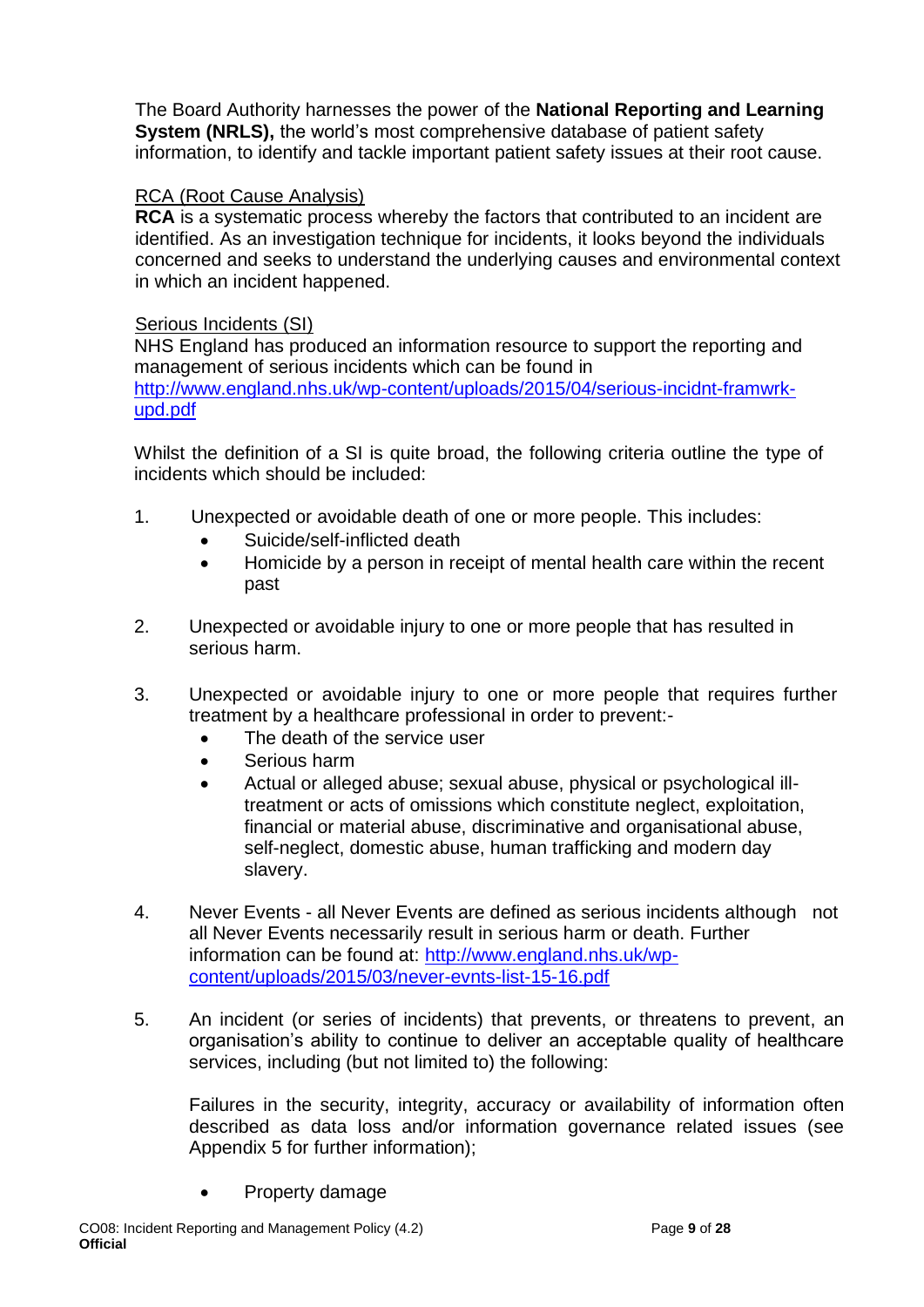- Security breach/concern
- Incidents in population-wide healthcare activities such as screening or immunisation programmes where the potential for harm may extend to a large population;
- Inappropriate enforcement/care under the Mental Health Act (1983) and the Mental Capacity Act (2005) including Mental Capacity Act, Deprivation of Liberty Safeguards (MCA DOLS);
- Systematic failure to provide an acceptable standard of safe care (this may include incidents, or series of incidents, which necessitate ward/ unit closure or suspension of services); or
- Activation of Major Incident Plan (by provider, commissioner or relevant agency)

Where it is suspected that a reportable IG incident has taken place, it is good practice to informally notify key staff (Chief Executive, SIRO, Caldicott Guardian, other Directors etc.) as an "early warning" to ensure that they are in a position to respond to enquiries from third parties and to avoid 'surprises'. For cyber incidents notify the person responsible for any operational response (typically the Head of IT).

6. Major loss of confidence in the service, including prolonged adverse media coverage or public concern about the quality of healthcare or an organisation.

#### Reportable IG incident

Incidents falling into this category are essentially information governance or IT security related. These incidents must be reported to the Department of Health (DH) and the Information Commissioners Office (ICO) via NHS Digital's Data Security and Protection Toolkit. Both data controllers and data processors are responsible for reporting any personal data breach within 24 hours.

#### Soft Intelligence

The phrase 'soft intelligence' is used to describe information gathered about a provider and its services, either from those who have experienced that service or from those with a professional relationship with the service. There may not be substantiated evidence to prove whether or not the event or experience occurred or has had an immediate measurable impact, but the intelligence may contribute to the bigger picture when looked at alongside hard intelligence and other evidence based information.

#### The Strategic Executive Information System (StEIS)

#### StEIS is a **national database for reporting and learning from the most serious incidents in the NHS.**

NECS Clinical Quality Team is responsible for recording serious incidents onto StEIS. This system is to be replaced by a new national consolidated system for reporting and leaning from serious incidents in the near future.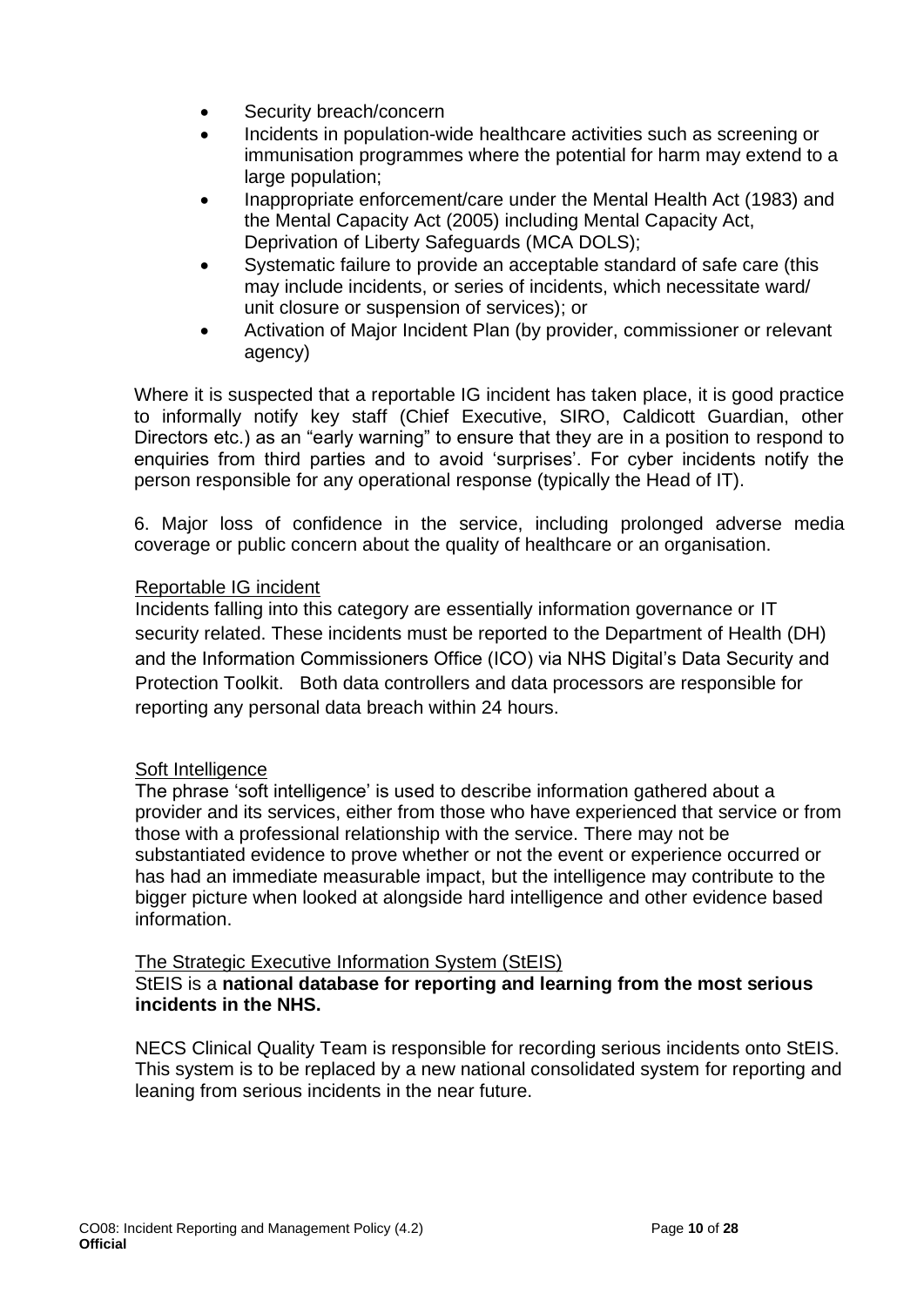### <span id="page-10-0"></span> **9. Incident Reporting**

Every CCG employee must ensure that any incident that they are involved in, witness or become aware of is reported either by themselves or another person. Specific employee duties and responsibilities under this policy are described in **section 12** of this document.

The reporting of incidents and near-misses is a key element in the governance of the organisation. Having a system that enables the capture and analysis of incident information is the cornerstone to effective risk management and can assist in the learning of lessons, prevention of harm and improvement of performance.

#### **9.1 How to report a CCG incident**

CCG employees (permanent, fixed term) and contractors who have access to the staff intranet have access to the electronic on-line reporting system Safeguard Incident and Risk Management System (SIRMS). This is the preferred method for reporting incidents in the organisation. For the vast majority of staff, SIRMS can be accessed at this web-address:

#### [https://sirms.necsu.nhs.uk](https://sirms.necsu.nhs.uk/)

Full guidance on how to report an incident via the web-from can be found in the **SIRMS incident web-form reporting guide** and the **SIRMS incident manager's web-form guide** (see Appendices 5 & 6 of the SOP).

If there are any difficulties accessing the web-form please contact a member of the NECS Governance team who will be pleased to help you. The Governance team can be contacted via email: [NECSU.sirmsincidents@nhs.net](mailto:NECSU.sirmsincidents@nhs.net)

#### **9.2 Where to record your incident in SIRMS:**

CCG employees (permanent, fixed term) and contractors (with the exception of NECS staff) will report all CCG incidents they are involved in, witness or become aware of, on the **SIRMS CCG/GP incident reporting page**.

Contractors also have a responsibility to report incidents on their own incident reporting and management system as appropriate.

Should a NECS member of staff be involved in, witness or become aware of an incident the incident will be recorded on the **SIRMS NECS incident reporting page (NECS Staff)**. NECS have robust reporting mechanisms in place to ensure that, should the incident have a significant impact on the CCG, the relevant personnel in the CCG are informed, via established reporting mechanisms. E.g. if a NECS member of staff reported a commissioning or contracting incident via the NECS reporting page in SIRMS, the NECS Head of Customer Programme would be notified in order to facilitate discussion with the CCG where appropriate.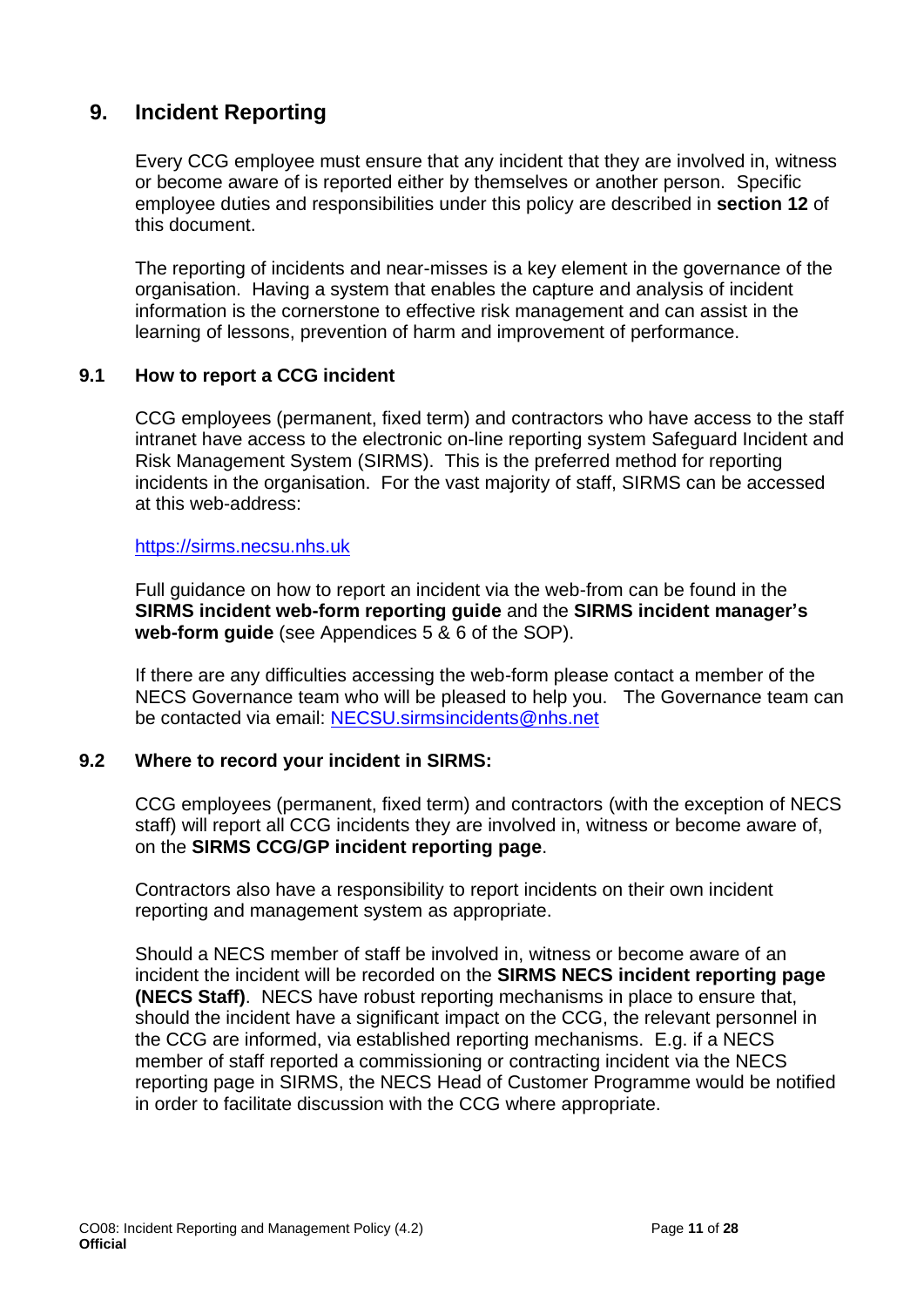#### **9.3 What to report**

All CCG employees (permanent, fixed term) and contractors have a duty to report all incidents that they are directly involved in, have witnessed or have an awareness of. This can mean the reporting of incidents most commonly associated with incident reporting such as slips, trips/ falls, road traffic accidents or information governance breaches, corporate business incidents and IT.

#### <span id="page-11-0"></span>**10. Management of CCG Incidents**

The maintenance and administration of the incident reporting system is largely the responsibility of the Governance Team within NECS Organisational Development and Corporate Services Directorate. The operational management of specific incidents is the responsibility of the CCG:

- CCG Director of Operations
- CCG Incident Investigating Manager

The SIRMS incident reporting tool operates an email notification system within which the CCG Director of Operations is informed of the incident when submitted by CCG staff.

It is the responsibility of the CCG Director of Operations to identify who is the most appropriate person to follow up the incident/email notification and fill in the related management action form which ensures ownership of:

- the management of the incident
- the management of risks associated with the incidents
- the action taken to mitigate further risk
- the implementation of action to address any lessons learned

A standard operating procedure (SOP) has been developed to support the reporting and management of incidents, which outlines the process that reporters and managers should follow, and consists of the following documents:

- **Appendix 1** Incident Management Process: Non-clinical Incidents (Corporate Business / Health and Safety / Information Governance and IT Incidents)
- **Appendix 2** Incident Management Process: Clinical Quality Incidents
- **Appendix 3** Incident Assessment Matrix
- **Appendix 4** Incident Reporters Frequently Asked Questions
- **Appendix 5** SIRMS Incident Web-form Reporting Guide
- **Appendix 6** Incident Manager's Checklist
- **Appendix 7** SIRMS Incident Managers Web-form guide
- **Appendix 8**  Root Cause Analysis Guide

The SOP should be used in conjunction with this policy.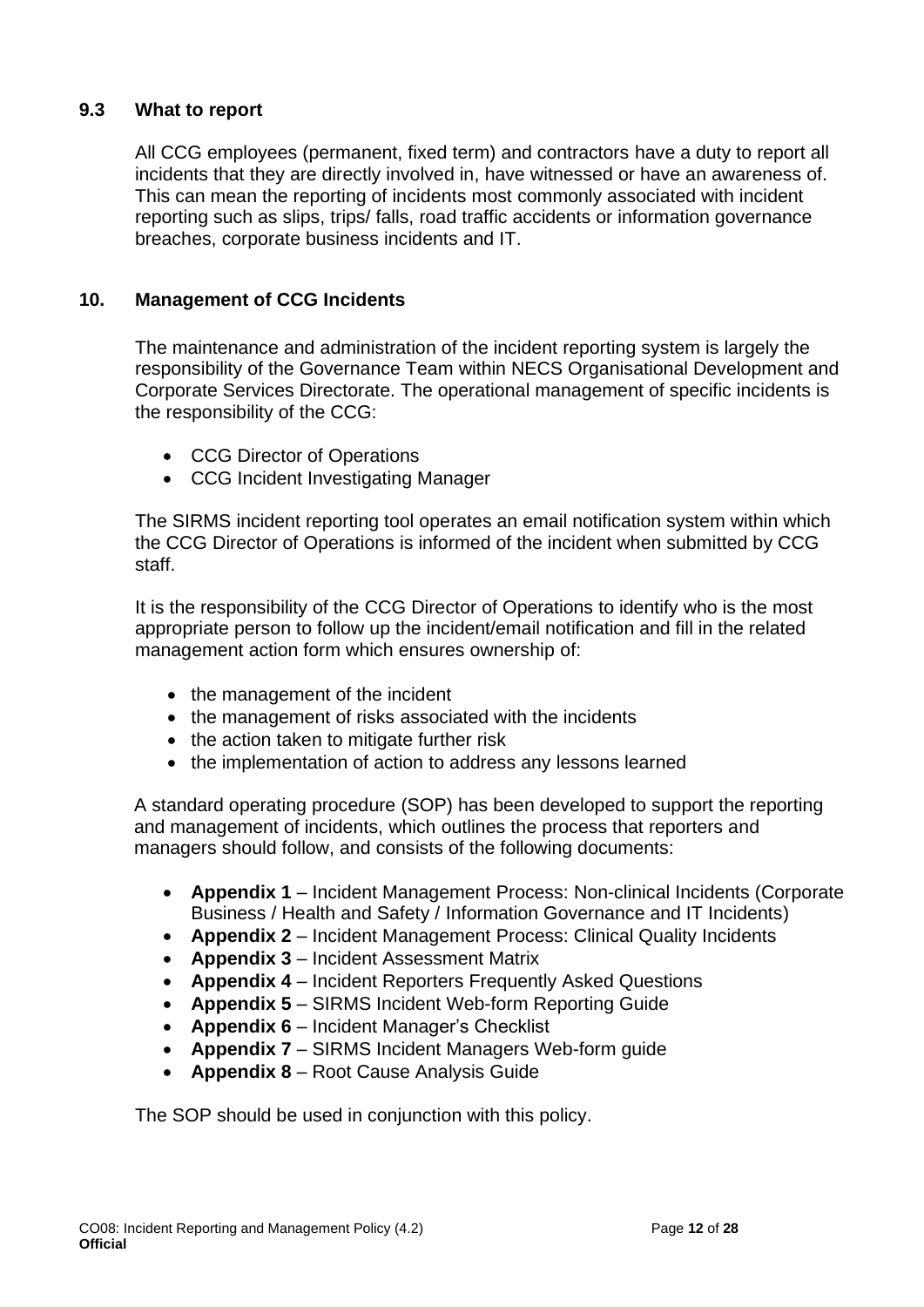#### **10.1 Investigation of Incidents**

Where incidents are sufficiently serious or complex, or part of an ongoing pattern, a formal investigation may need to take place to establish the root cause of the incident.

The level of investigation, guided by the level of risk presented by the reported incident, should be measured as part of the reporting procedure by both the reporter and the Incident Investigating Manager. However, it should be noted that as individual incidents can vary, so too can the level of investigation required.

The standard approach to the investigation of any incident occurring within the organisation is to apply the principles of a Root Cause Analysis (RCA) to establish the true reasons for the incident so they may be prevented in the future. Refer to the RCA guidance in Appendix 8 of the SOP.

In practical terms, any incident that takes place will usually generate a volume of paperwork related to its investigation and management. The SIRMS enables users to attach electronic documents to the individual incident files. Once incidents are reported onto the SIRMS, managers are encouraged to use the system as an archive for key documents and information related to the incident, for example, investigation reports, meeting notes or risk assessments.

#### **10.2 Interdependency of incident and risk management**

Management of incidents and risks through SIRMS is interdependent since risks can be identified through the monitoring of incident themes and trends. If a particular type of incident continues to occur, this is an indication that there is a risk that requires management through the SIRMS risk register.

Reasons for occurrence of an incident should be analysed and evidence established as to whether a trend of similar incidents exists, that need to be managed through the risk register. For further information refer to Section 7.7.2, Risk Materialisation, in the CCG's Risk Management Policy.

Both clinical and non-clinical incident reports are reviewed, as agreed, at the CCG's committees (as specified in section 11.1). This provides an opportunity for themes are trends to be picked up. These reports might indicate that there is a strategic risk e.g. if a number of practices are regularly reporting incidents around ambulance response times or referral problems. This is the most likely way that risks will be identified from incidents. It is unlikely that incidents reported by CCG staff will become a risk e.g. information governance or health & safety incidents, although not impossible.

#### **10.3 Investigation of Serious Incidents (SIs)**

In some cases the outcome of an incident is such that it is immediately obvious that the incident is serious. In this instance the serious incident should be immediately reported to the CCG Director of Operations. To help you assess the risk score of a CCG incident, the reporter should use the incident assessment matrix, (see Appendix 3 of SOP). The matrix demonstrates the criteria for scoring the consequence of the incident (which indicates the seriousness of the incident).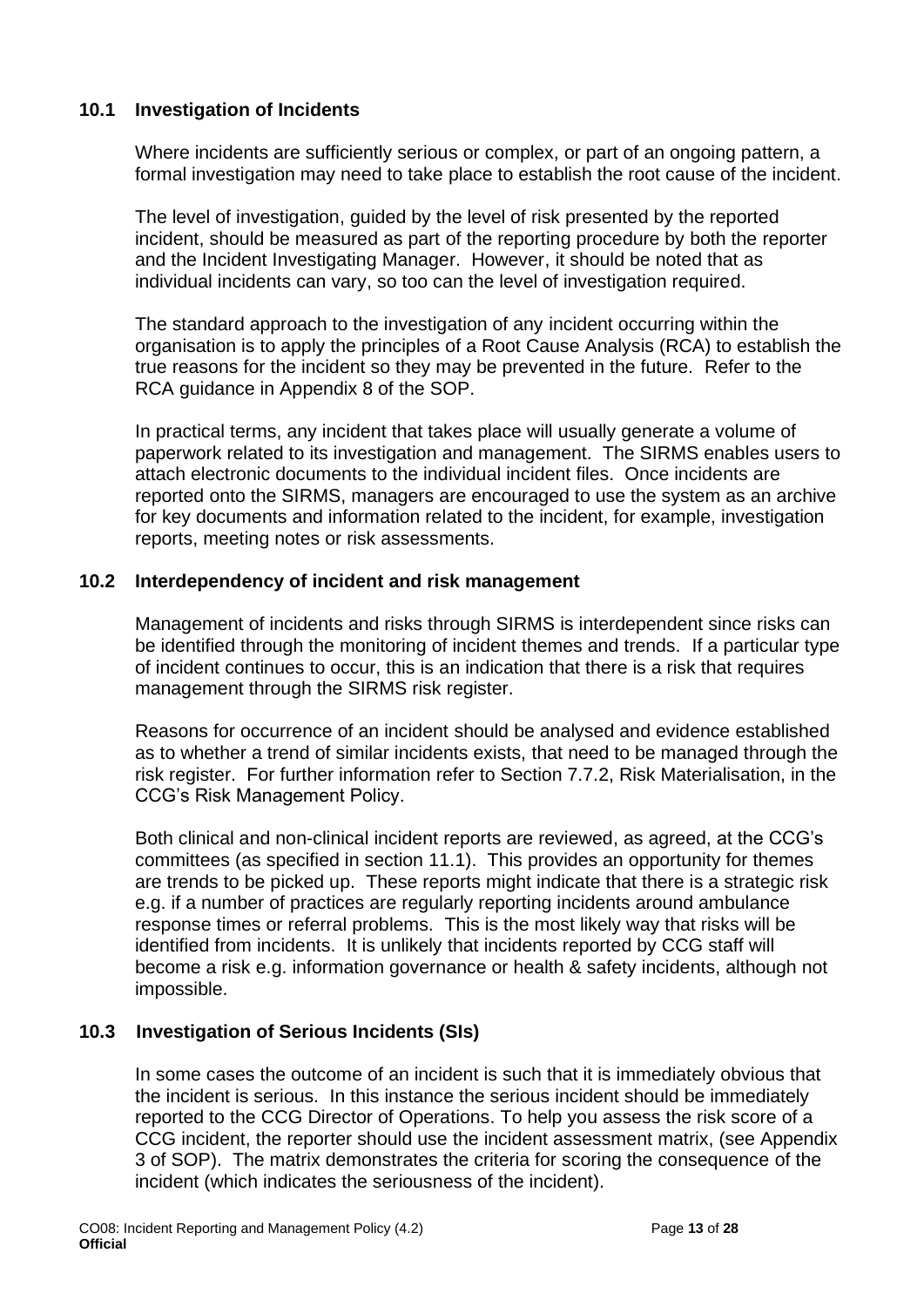A consequence score of 5 (catastrophic) or 4 (high) indicates the incident is serious and this should be reported immediately to the CCG Director of Operations.

A management response is required as soon as possible within a 24 hour period. These incidents need to be reported verbally if possible and recorded immediately on SIRMS (within a 24 hour period).

NECS Clinical Quality Team is responsible for recording CCG serious incidents on to the Strategic Executive Information System (StEIS). Not all CCG serious incidents will be StEIS reportable, but to ensure each serious incident is given due attention, SIRMS will immediately trigger all CCG reported serious incidents to the Clinical Quality Team's generic mailbox for consideration.

Incidents involving the use of 'Personal Confidential Data' or IT incidents that have significant impact on the delivery of essential services may be recorded on StEIS as well as through the Data Security and Protection Toolkit.

#### **10.4 Corporate Business Serious Incidents**

The CCG, as commissioners, seek to assure that all services they commission or directly provide meet national identified standards, and to ensure that this is managed through their contracting process. Compliance with serious incident (SI) reporting is a standard clause in all CCG contracts and service level agreements as part of the quality schedule.

The impact of a business incident is likely to have led to a financial loss or a negative impact on the reputation of the business.

A business incident that is reportable is likely to include one or more of the following:

- a lack of capacity or a service gap in meeting commissioning responsibilities
- a quality concern
- a communications breakdown

An overview of CCG corporate business incident trends, themes and lessons learned will be reported to the CCG's:

- Audit and Risk Committee
- Governing Body

Refer to Appendix 1 of the SOP.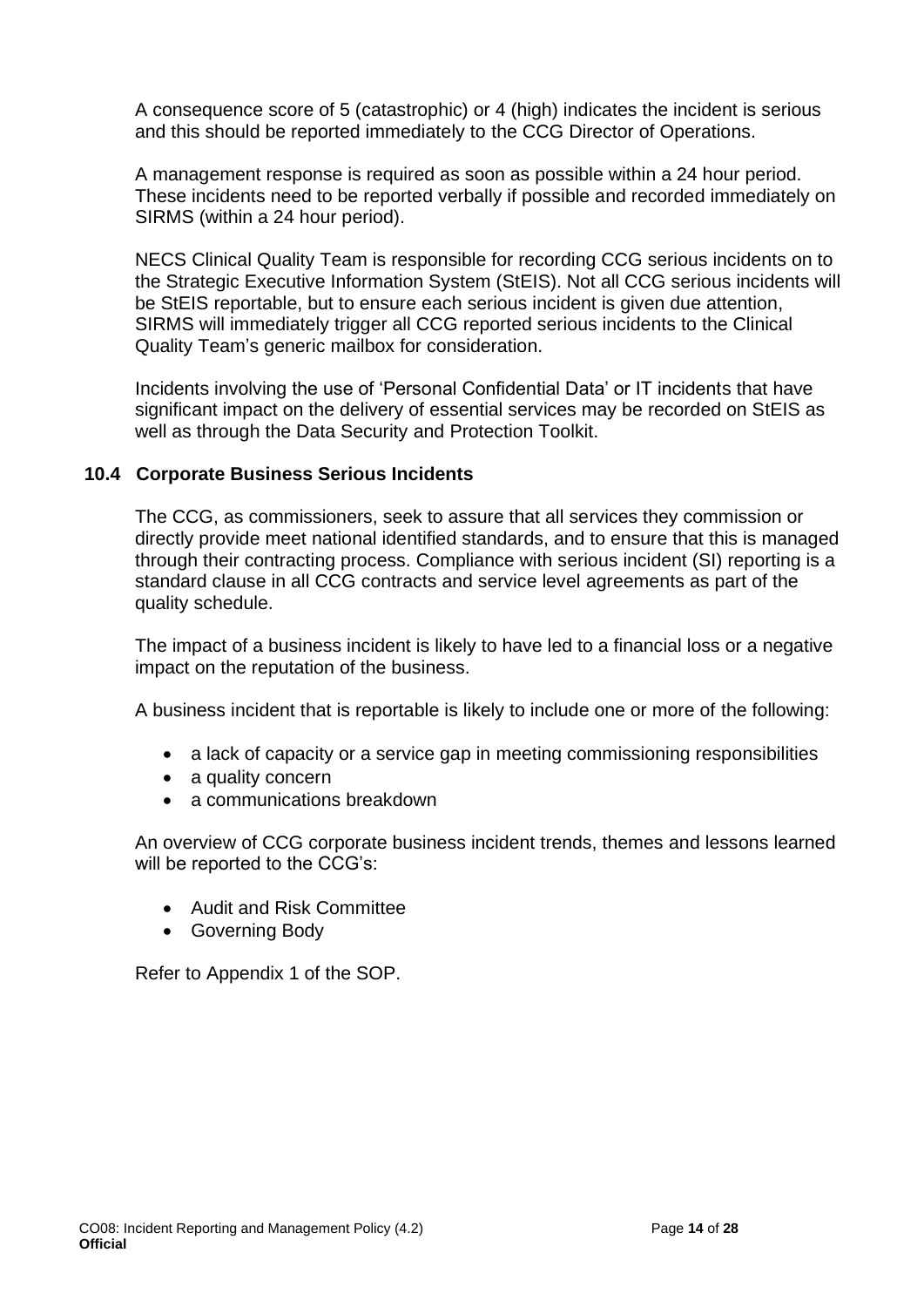#### **10.5 Health and Safety/Fire/Security/Environmental, Serious Incidents - RIDDOR Reportable**

The organisation is statutorily obliged to report RIDDOR (Report of Injuries, Diseases and Dangerous Occurrences REGS**,** 1995) incidents to the Health and Safety Executive (HSE). Incidents must be reported to RIDDOR when someone has been absent from work for more than 7 days due to an incident. Your NECS Health and Safety Governance Specialist will report the incident to the HSE on your behalf. If the incident recorded falls into this category, staff should email NECS Health and Safety Governance Specialist at: [necsu.healthandsafety@nhs.net](mailto:necsu.healthandsafety@nhs.net) and advise accordingly.

Refer to Appendix 1 of the SOP.

#### **10.6 Information Governance (IG) and Information Technology (IT) Serious Incidents**

The General Data Protection Regulations (GDPR)/UK Data Protection Act imposes legal obligations on data controllers to comply with the requirement to report specific breaches to the Information Commissioner's Office (ICO) without undue delay and no later than 72 hours of becoming aware of such a breach when it is likely to result in a high risk to the rights and freedoms of individuals.

GDPR/UK Data Protection Act requires that a controller informs individual affected by a breach of their personal data of the breach without undue delay, where the breach is likely to result in a risk to the rights and freedoms of individuals.

#### NHS Digital's guidance 'Guide to the Notification of

Data Security and Protection Incidents' sets out three main types of personal data breach:

- •Confidentiality breach- unauthorised or accidental disclosure of, or access to personal data
- •Availability breach- unauthorised or accidental loss of access to, or destruction of, personal data
- Integrity breach unauthorised or accidental alteration of personal data

The IG team will impact check daily CCG incidents recorded in SIRMS to determine if the recorded incident is reportable to NHS Digital Data Security Centre and the Information Commissioner's Office through the Data Security and ProtectionToolkit. The NECS IG Team will assist the CCG in making this assessment and reporting appropriately. Where it is suspected that a reportable data security and protection incident has taken place, it is good practice to informally notify key staff (Chief Officer, SIRO, Caldicott Guardian, other directors etc.) as an 'early warning' to ensure that they are in a position to respond to enquiries from third parties and to avoid 'surprises'.

Article 34 of GDPR requires any personal data breach that is likely to result in a high risk to the rights and freedoms of individuals, to be communicated with those affected.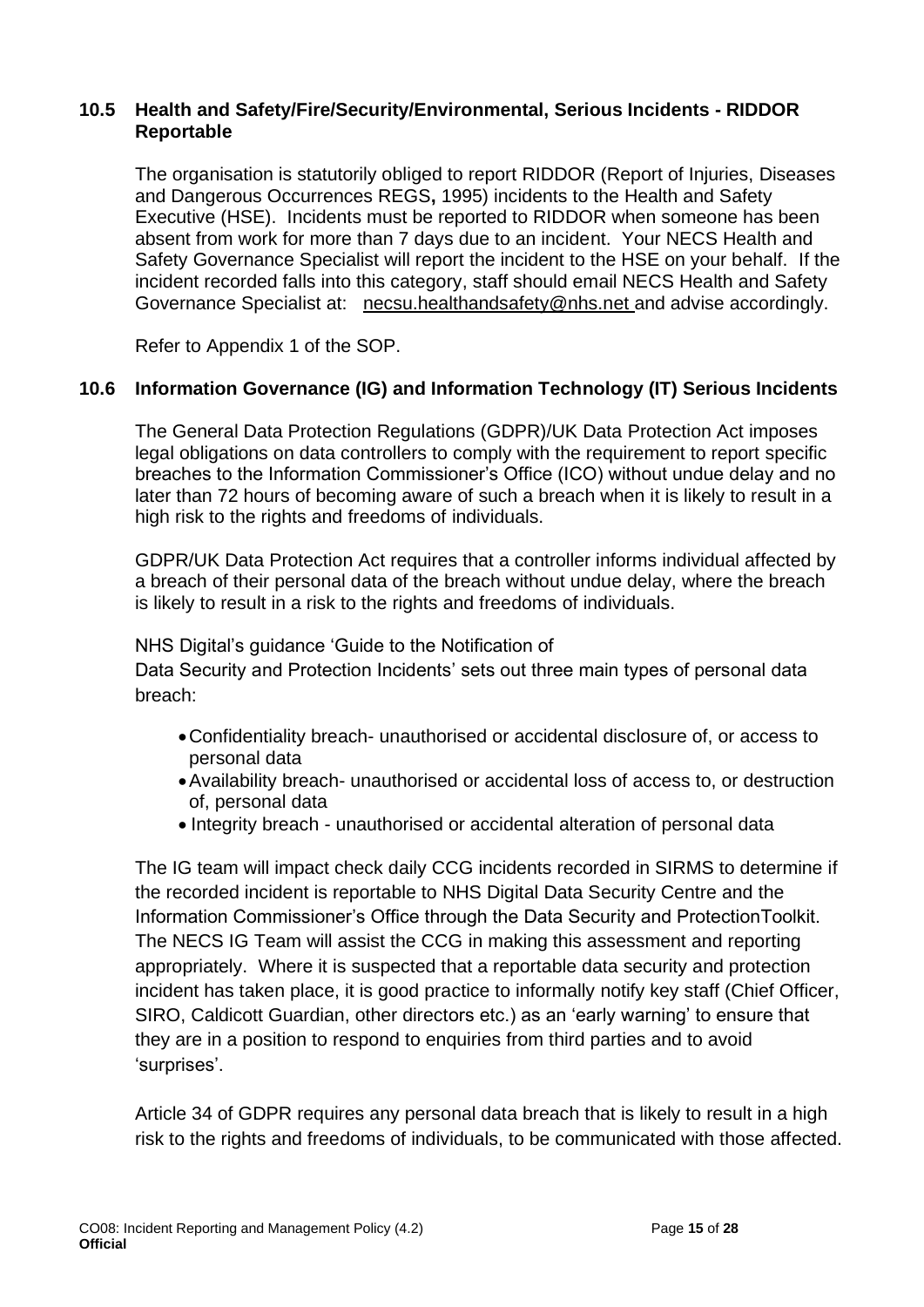Any communication must contain the following four elements

- description of the nature of the breach;
- name and contact details of the data protection officer or other contact point from whom more information can be obtained;
- description of the likely consequences of the personal data breach;
- description of the measures taken or proposed to be taken by the controller to address the personal data breach, including, where appropriate, measures to mitigate its possible adverse effects.

A communication is not necessary in the following three circumstances:

- The controller has implemented appropriate technological and organisational protection measures which were applied to the personal data affected by the breach for example the data were encrypted.
- The controller has taken subsequent measures which ensure that the high risk to the rights and freedoms if individuals is no longer likely to materialise.
- It would involve a disproportionate effort. However, there is still an obligation to have a communication by another means such as a press notice or statement on the organisation website.

If an organisation decides not to notify individuals, it will still need to notify the ICO unless it can demonstrate that the breach is unlikely to result in a risk to rights and freedoms.

Refer to Appendix 1 of the SOP.

A cyber-related incident is anything that could (or has) compromised information assets within cyberspace. "Cyberspace is an interactive domain made up of digital networks that is used to store, modify and communicate information. It includes the internet, but also the other information systems that support our businesses, infrastructure and services." Source : UK Cyber Security Strategy, 2011

IT events that have a significant impact on the continuity of essential services should be reported immediately to the NECS IT service desk and the CCG's IT lead should be informed. NECS Business Information Services will assess these incidents to determine whether they need to be reported in line with Network and Information Systems Regulations (NIS).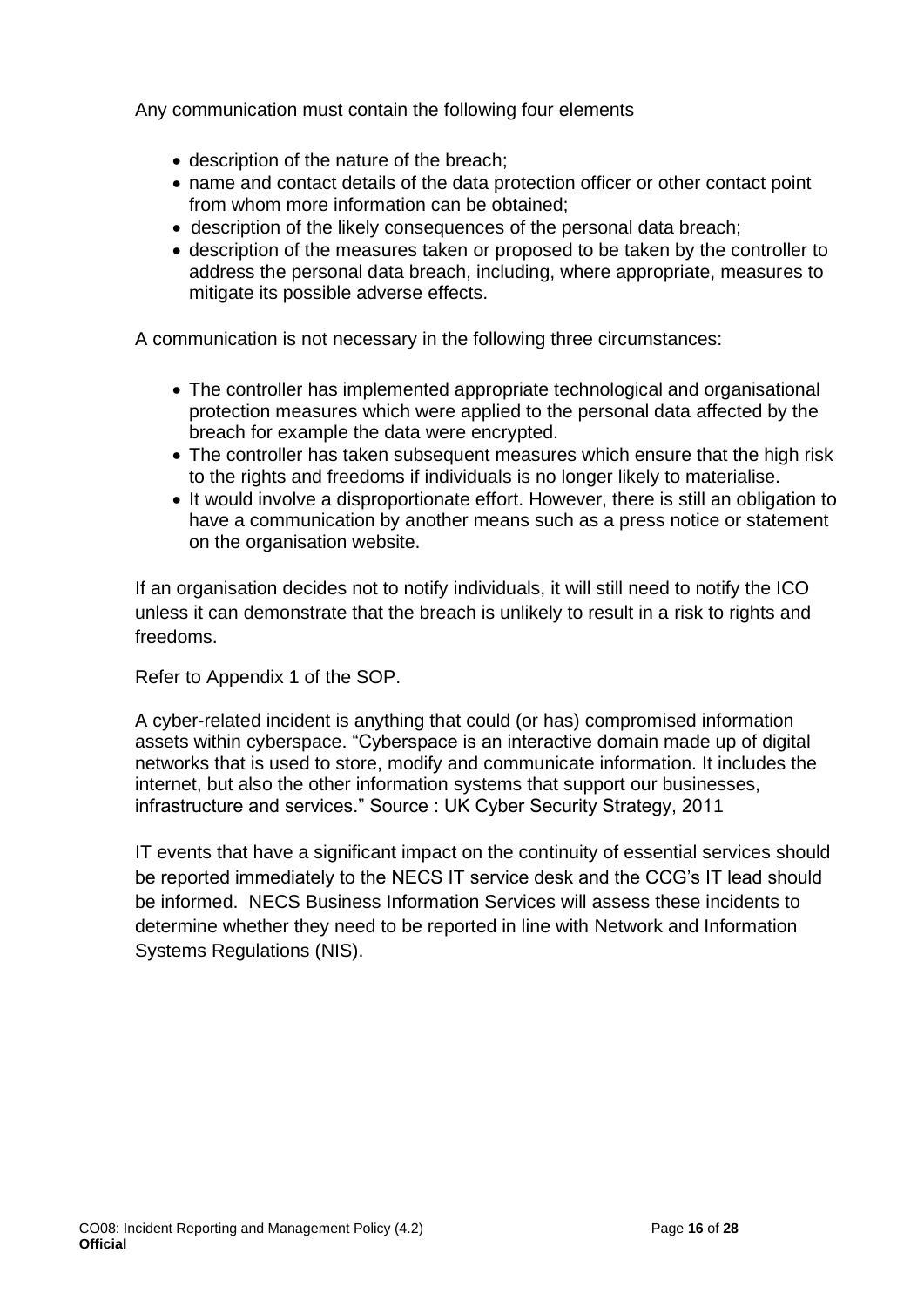These incidents might involve GP network issues or problems with telephony in practices.

Types of incidents could include:

- Denial of service attacks
- Phishing emails
- Social media disclosures
- Web site defacement
- Malicious internal damage
- Spoof website
- Cyber bullying

Refer to Appendix 1 of the SOP.

#### **10.7 Clinical Quality Serious Incidents**

A Clinical quality Incident occurs when one of more patients is harmed or potentially harmed. It is expected that this type of incident will not often occur in a CCG organisation as they do not provide clinical services. CCG employees (permanent, fixed term) and contractors, have a duty to report any clinical quality incidents they witness, are involved in or become aware of. To report these, staff are instructed to use the CCG/GP reporting an incident page of SIRMS - <https://sirms.necsu.nhs.uk/>

The NECS clinical quality team leads in the management of patient safety clinical incidents in CCGs and GP member practices. The team is responsible for recording serious incidents on StEIS. Not all serious incidents will be StEIS reportable, but to ensure each serious incident is given due attention, SIRMS automatically triggers all CCG reported serious incidents to the Clinical Quality team's generic mailbox.

The clinical quality team will consider if the serious incident falls into the category of a StEIS reportable SI and report accordingly using guidance found in the **CCG Serious Incidents (SIs) Management Policy (CO18)**.

CCGs are required to report incidents that have a direct consequence on the safety of patients to the NRLS (National Reporting and Learning System); this is a clinical quality team function.

SIRMS is configured to escalate incidents to the clinical quality team in line with the SI policy.

Clinical quality incident trends, themes and lessons learned are reported to the CCG's Quality and Patient Safety Committee by the clinical quality team. Reports feature incidents recorded by GP practices about providers.

Refer to Appendix 2 of the SOP.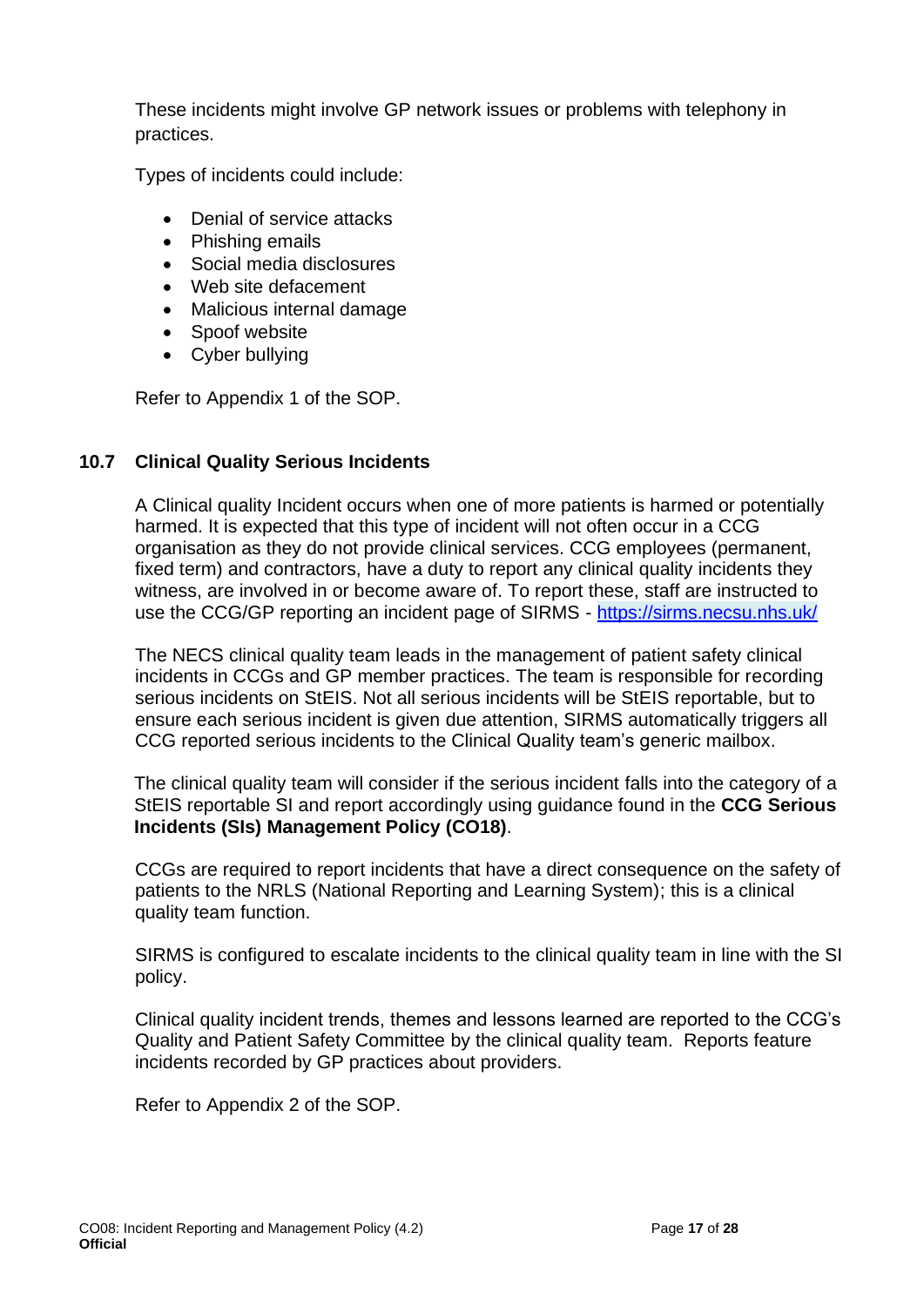#### **10.8 Fraud and Corruption Serious incidents**

All cases of suspected fraud or corruption should be notified immediately to the Chief Finance Officer who will then give advice or arrange investigation of the incident, in accordance with the CCG Standing Financial Instructions.

Sunderland Internal Audit Services (SIAS) is commissioned to support the CCG with their counter- fraud arrangements through their Internal Audit Function.

### <span id="page-17-0"></span>**11. Trend Analysis / Learning Lessons**

#### **11.1 Internal Reporting of Incidents**

SIRMS is capable of producing a range of reports based on all of the information fields and variables on the SIRMS incident reporting/management system at regular intervals. These reports can be tailored to the specific needs of the organisation via directorates, teams or committees. They can be used to feedback information on trends, lessons learned and actions taken. Requests for specific tailored reports can be made to NECS Governance Team - [NECSU.sirmsincidents@nhs.net](mailto:NECSU.sirmsincidents@nhs.net) 

An overview of incidents reported across the organisation will be monitored for trends, themes and lessons learned through a number of committees, which include:

- Quality, Patient Safety and Risk Committee who will receive reports from the Clinical Quality team on GP reported incidents regarding providers.
- Audit and Risk Committee who will receive a summary of CCG reported nonclinical incidents via the quarterly Governance and Assurance Report as identified in the committee's cycle of business.
- Governing Body who will receive a summary of CCG reported non-clinical incidents via the quarterly Governance and Assurance Report as identified in the committee's cycle of business.

The Director of Operations and Operations and Operations Manager will also receive an incident report at the beginning of each month.

#### 11.2 **Levels of Investigation**

It is the responsibility of the CCG to ensure that an appropriate investigation takes place following an incident or near miss according to the severity and possible implications of the incident. It is important to note that:

- All losses and compensations must be investigated
- All potential claims and complaints must be investigated

If the incident occurred within a different organisation, the incident must still be reported for appropriate investigation and a decision made as to the most appropriate lead for the investigation.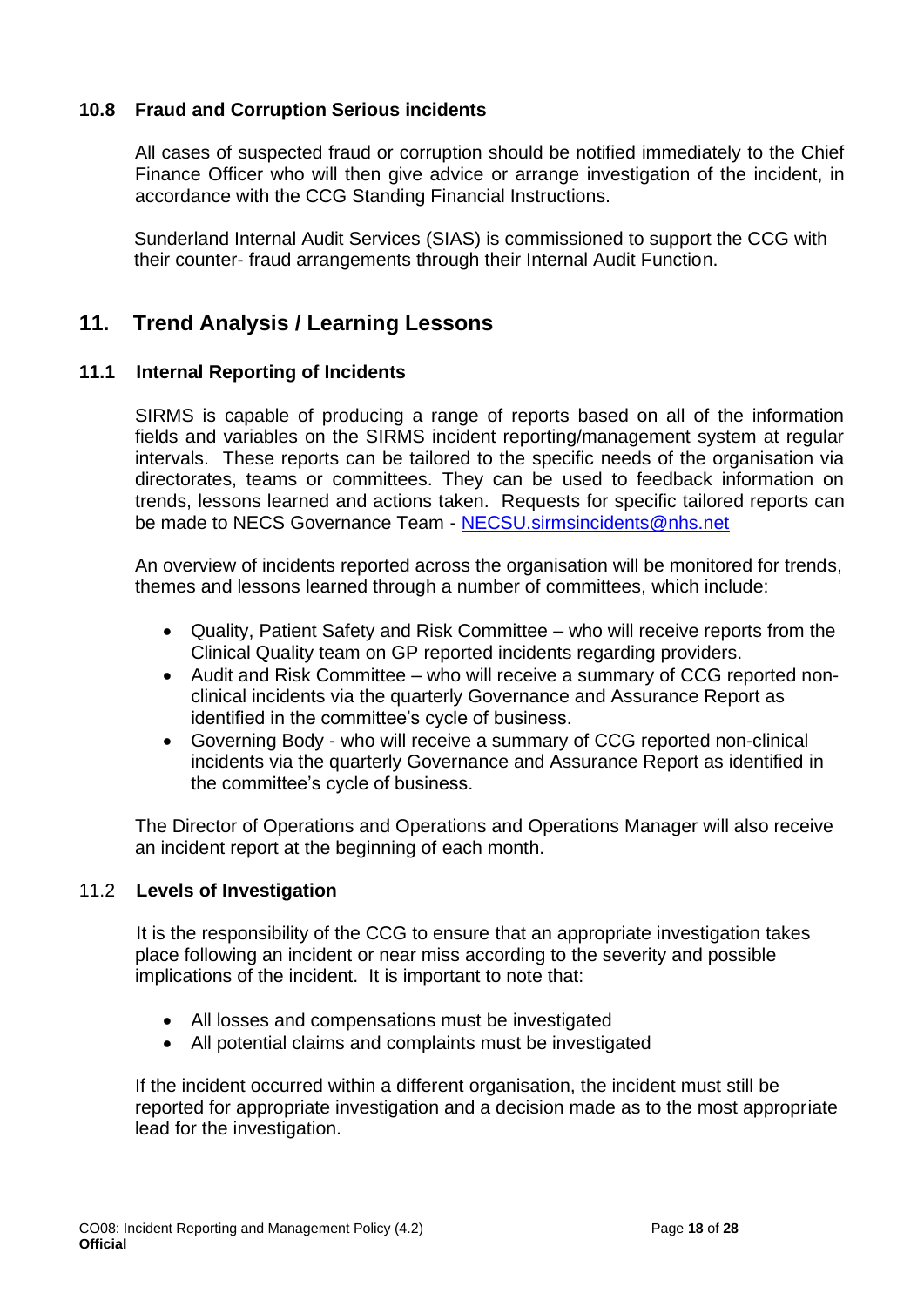Incidents with an impact assessment of 1 to 3 may not require further action other than that specified in the initial incident form. Reassessment of any residual risk must be carried out after the implementation of any actions. For incidents with an impact assessment of 4 or 5, an investigation must always be carried out.

#### **11.3 Onward Reporting**

Occasionally, the CCG will be required to onward report trends and lessons learned for certain categories of incidents to other organisations.

All serious incidents are initially reported through SIRMS. These incidents are then escalated via SIRMS to the appropriate team/contact person responsible for managing external reporting for:

- NRLS National reporting and learning system
- StEIS Strategic executive information system
- SIRI Serious incidents requiring investigation
- RIDDOR Report of injuries, diseases and dangerous occurrences regulations The health and safety executive
- The information commissioner's office
- NHS Protect protection against fraud and corruption in the NHS.

Requests for specific tailored reports will be agreed with NECS and CCG. [NECSU.sirmsincidents@nhs.net](mailto:NECSU.sirmsincidents@nhs.net)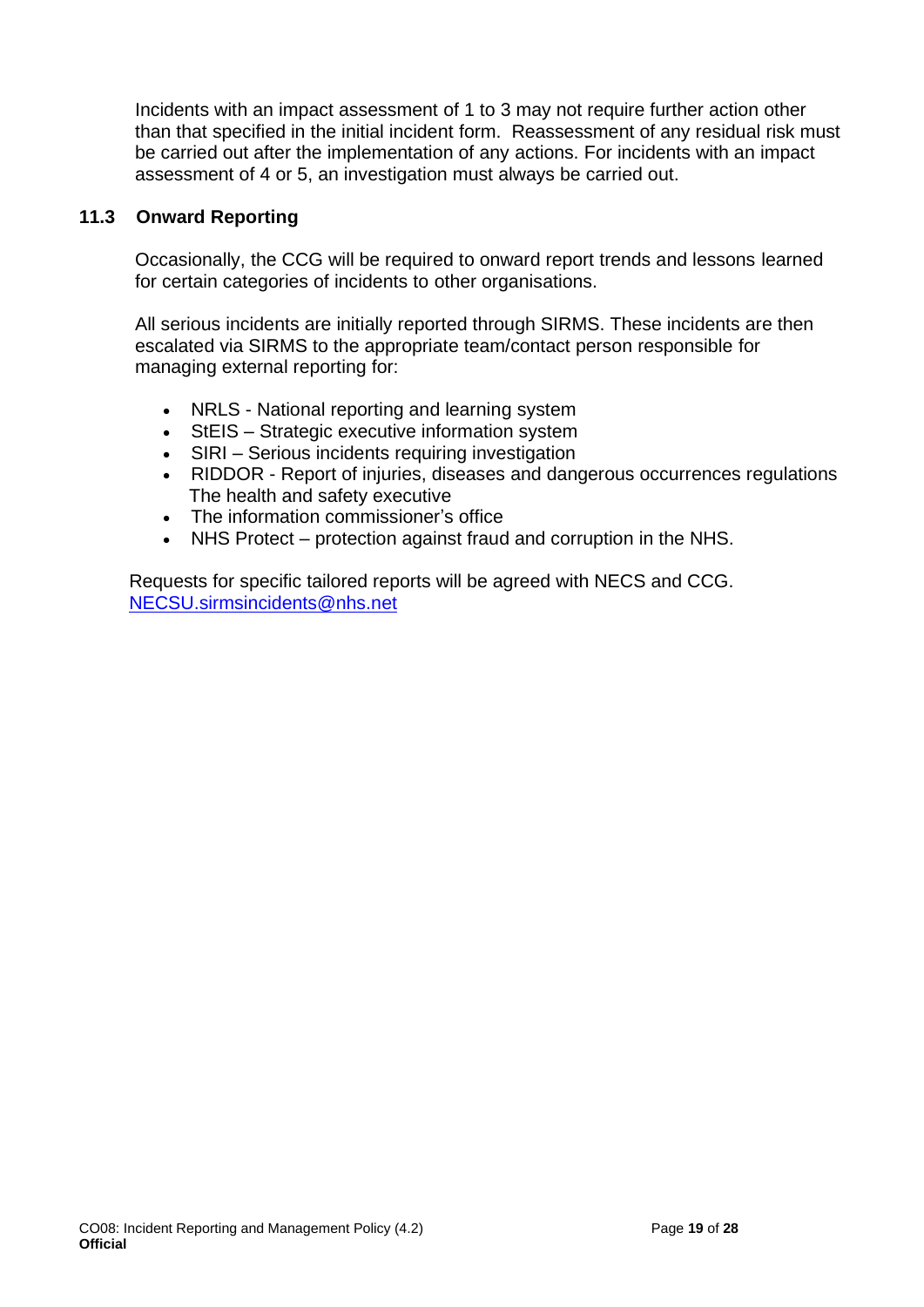## <span id="page-19-0"></span>**12. Duties and Responsibilities**

| <b>Council of</b><br><b>Practices</b>                                                         | Have delegated responsibility to the governing body (GB) for<br>setting the strategic context in which organisational process<br>documents are developed, and for establishing a scheme, of<br>governance for the formal review and approval of such<br>documents.                                                                                                                                                                                                                                                                                                                                                                                 |
|-----------------------------------------------------------------------------------------------|----------------------------------------------------------------------------------------------------------------------------------------------------------------------------------------------------------------------------------------------------------------------------------------------------------------------------------------------------------------------------------------------------------------------------------------------------------------------------------------------------------------------------------------------------------------------------------------------------------------------------------------------------|
| <b>Chief Officer</b>                                                                          | The Chief Officer has overall responsibility for the strategic<br>direction and operational management, including ensuring that<br>CCG process documents comply with all legal, statutory and<br>good practice guidance requirements.                                                                                                                                                                                                                                                                                                                                                                                                              |
| <b>Director of</b><br><b>Operations (CCG</b><br><b>Information</b><br><b>Governance Lead)</b> | The Director of Operations has overall responsibility for ensuring:<br>The incident management process is robust and adhered to.<br>Incidents are maintained and managed in timely manner.<br>Staff have the necessary training required to implement the<br>$\bullet$<br>policy.<br>Mechanisms are in place within the organisation for regular<br>٠<br>reporting and monitoring of incident themes and lesson<br>learned.<br>Confirm to NECS Senior Governance Officer that incidents<br>٠<br>can be marked as fully completed.                                                                                                                  |
| <b>Line Managers</b>                                                                          | The service leads have the responsibility:<br>To support their directors and staff to maintain the incident<br>policy and to manage individual incidents in accordance with<br>policy.<br>To work closely with the Director of Operations to ensure a<br>$\bullet$<br>transparent and consistent approach to incident management<br>across the CCG in partnership with key stakeholders.<br>All line managers and supervisory staff are responsible for the<br>adherence and monitoring compliance within this policy.                                                                                                                             |
| <b>All Staff</b>                                                                              | All staff, including temporary and agency staff, are responsible<br>for:<br>Compliance with relevant process documents. Failure to<br>comply may result in disciplinary action being taken.<br>Co-operating with the development and implementation of<br>policies and procedures as part of their normal duties and<br>responsibilities.<br>Identify the need for a change in policy or procedure as a<br>result of becoming aware of changes to statutory<br>requirements, revised professional or clinical standards and<br>local/national directives, and advising there line manager.<br>Attending training/awareness sessions when provided. |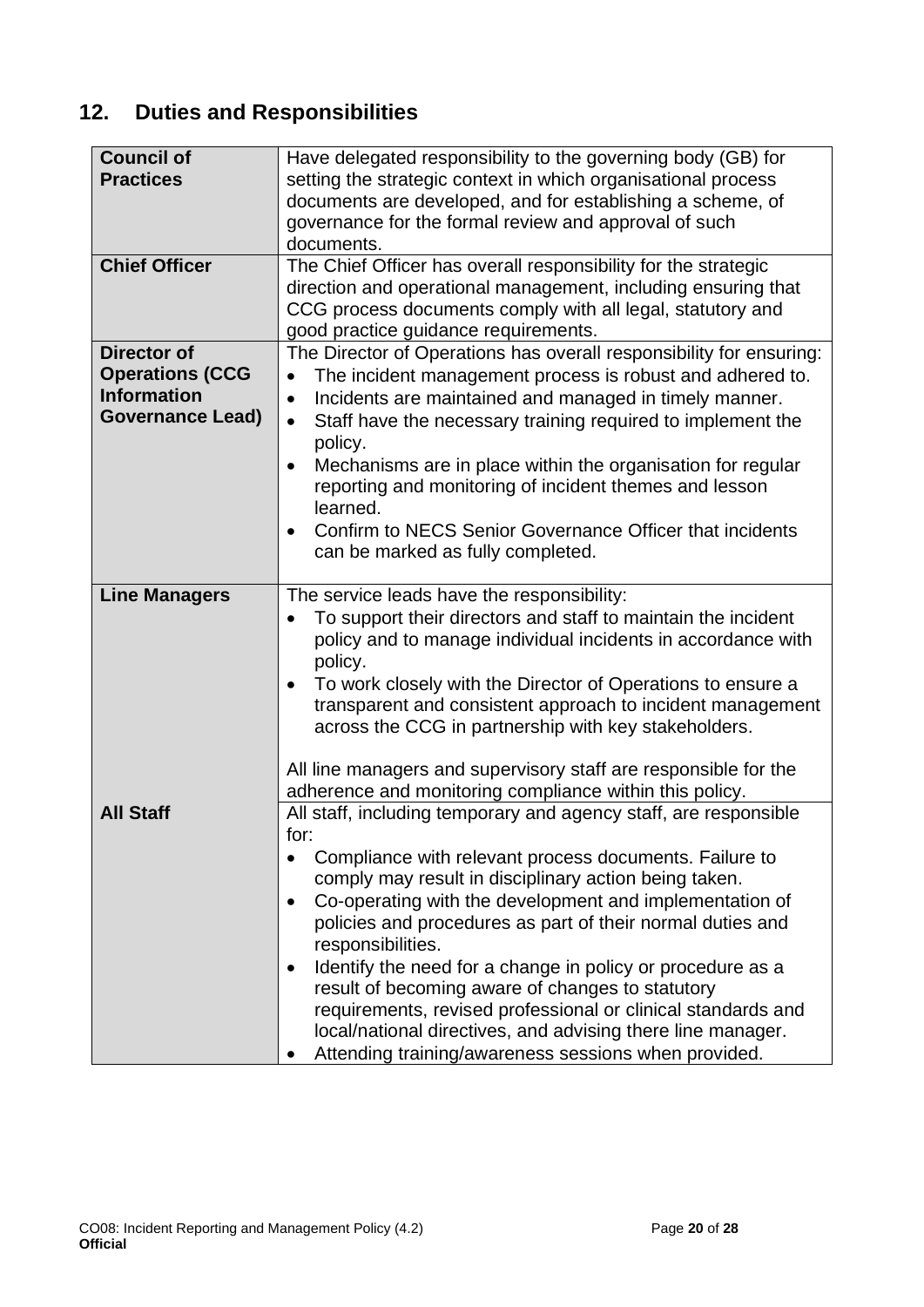| <b>North of England</b> | NECS senior governance officer will:                                                 |  |  |
|-------------------------|--------------------------------------------------------------------------------------|--|--|
| commissioning           |                                                                                      |  |  |
| (NECS)                  | Provide incident management support and advice.<br>$\bullet$                         |  |  |
|                         | Produce CCG reported incident reports as requested.<br>$\bullet$                     |  |  |
|                         | Identify trends, lessons learned and themes in incident<br>$\bullet$                 |  |  |
|                         | reporting in order to identify any issues of concern for the<br>CCG.                 |  |  |
|                         | Provide training and assistance to the CCG in incident                               |  |  |
|                         | reporting and management in the SIRMS system.                                        |  |  |
|                         | Manage the administration of the SIRMS database.                                     |  |  |
|                         | Undertake an incident investigation in conjunction with CCG<br>$\bullet$             |  |  |
|                         | managers if required e.g. health and safety and IG incidents.                        |  |  |
|                         |                                                                                      |  |  |
|                         | NECS clinical quality manager will:                                                  |  |  |
|                         | Consider if a serious incident falls into the category of a StEIS<br>$\bullet$       |  |  |
|                         | reportable SI and report accordingly.                                                |  |  |
|                         | Review clinical quality incidents reported by the CCG.<br>$\bullet$                  |  |  |
|                         | Review clinical quality incidents reported by the CCG about                          |  |  |
|                         | providers that the CQ teams will manage these according to                           |  |  |
|                         | the processes agreed with CCGs and Providers                                         |  |  |
|                         | Provide clinical quality incident reports as requested.                              |  |  |
|                         | Customer relationship manager:                                                       |  |  |
|                         | Receive notification of incidents relating to CCG reported<br>$\bullet$              |  |  |
|                         | corporate business incidents.                                                        |  |  |
|                         | Facilitate discussion with the CCG regarding corporate<br>$\bullet$                  |  |  |
|                         | business incidents, where appropriate.                                               |  |  |
| <b>NECS Information</b> | NECS information governance lead has the responsibility to:                          |  |  |
| <b>Governance Lead</b>  | Provide information governance support to staff in the<br>$\bullet$<br>organisation. |  |  |
|                         | Co-ordinate different areas of information governance and to                         |  |  |
|                         | ensure progress against key standards and requirements.                              |  |  |
|                         | In collaboration with IT, develop, implement and monitor                             |  |  |
|                         | information security across the organisation.                                        |  |  |
|                         | Support the CCG in evidence collation, upload and publicise                          |  |  |
|                         | the IG Toolkit.                                                                      |  |  |

### <span id="page-20-0"></span>**13. Implementation**

- 13.1 This policy will be available to all Staff for use in the circumstances described on the title page.
- 13.2 CCG directors and managers are responsible for ensuring that relevant staff within the CCG have read and understood this document and are competent to carry out their duties in accordance with the procedures described.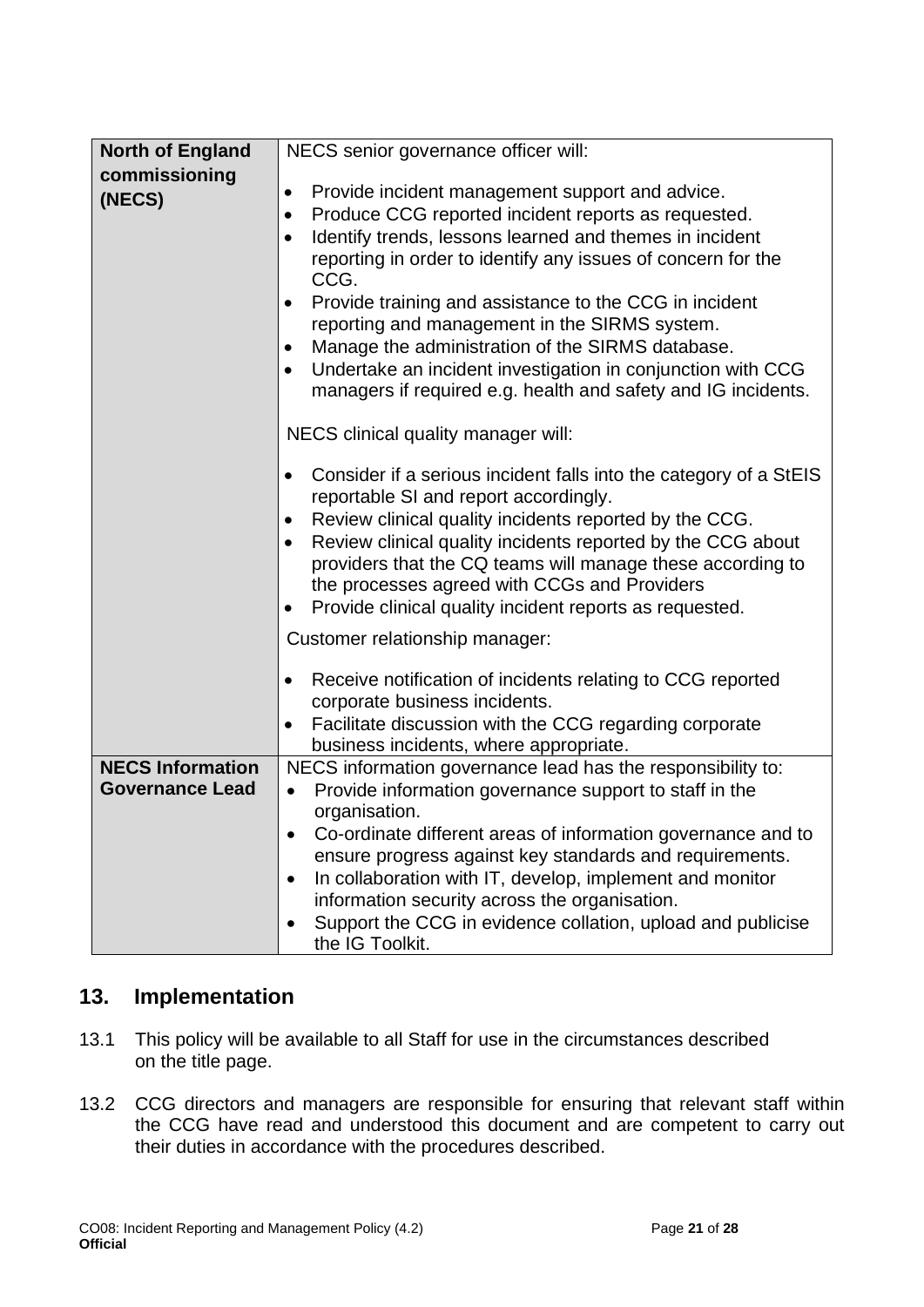- 13.3 The implementation of the detail of this policy is aligned into the full roll-out, development and implementation of the incident module of the SIRMS across the CCG, NECS and their Council Members.
- 13.4 This policy is reviewed at regular intervals to ensure that the implementation of the processes contained in the policy are in line with the practical experience of users of the SIRMS.

### <span id="page-21-0"></span>**14. Training Implications**

The sponsoring director will ensure that the necessary training or education needs and methods required to implement the policy are identified and resourced or built into the delivery planning process. This may include identification of external training providers or development of an internal training process.

The level of training required in incident reporting and management varies depending on the level and responsibility of the individual employee.

The training required to comply with this policy is key to the successful implementation of the policy and embedding a culture of incident reporting and management in the organisation. Through a training and education programme, staff will have the opportunity to develop more detailed knowledge and appreciation of the role of incident reporting and management. Training and education will be offered through a rolling programme of incident reporting and management training.

### <span id="page-21-1"></span>**15. Fair Blame**

The CCG is committed to a policy of 'fair blame'. In particular formal disciplinary procedures will only be invoked following an incident where:

- there are repeat occurrences involving the same person where their actions are considered to contribute towards the incident
- there has been a failure to report an incident in which a member of staff was either involved or about which they were aware (failure to comply with organisation's policy and procedure)
- in line with the organisation and/or professional regulatory body, the action causing the incident is removed from acceptable practice or standards, or where
- there is proven malice or intent

Fair blame means that the organisation:

- operates its incident reporting policy in a culture of openness and transparency which fulfils the requirements for integrated governance
- adopts a systematic approach to an incident when it is reported and does not rush to judge or 'blame' without understanding the facts surrounding it
- encourages incident reporting in the spirit of wanting to learn from things that go wrong and improve services as a result.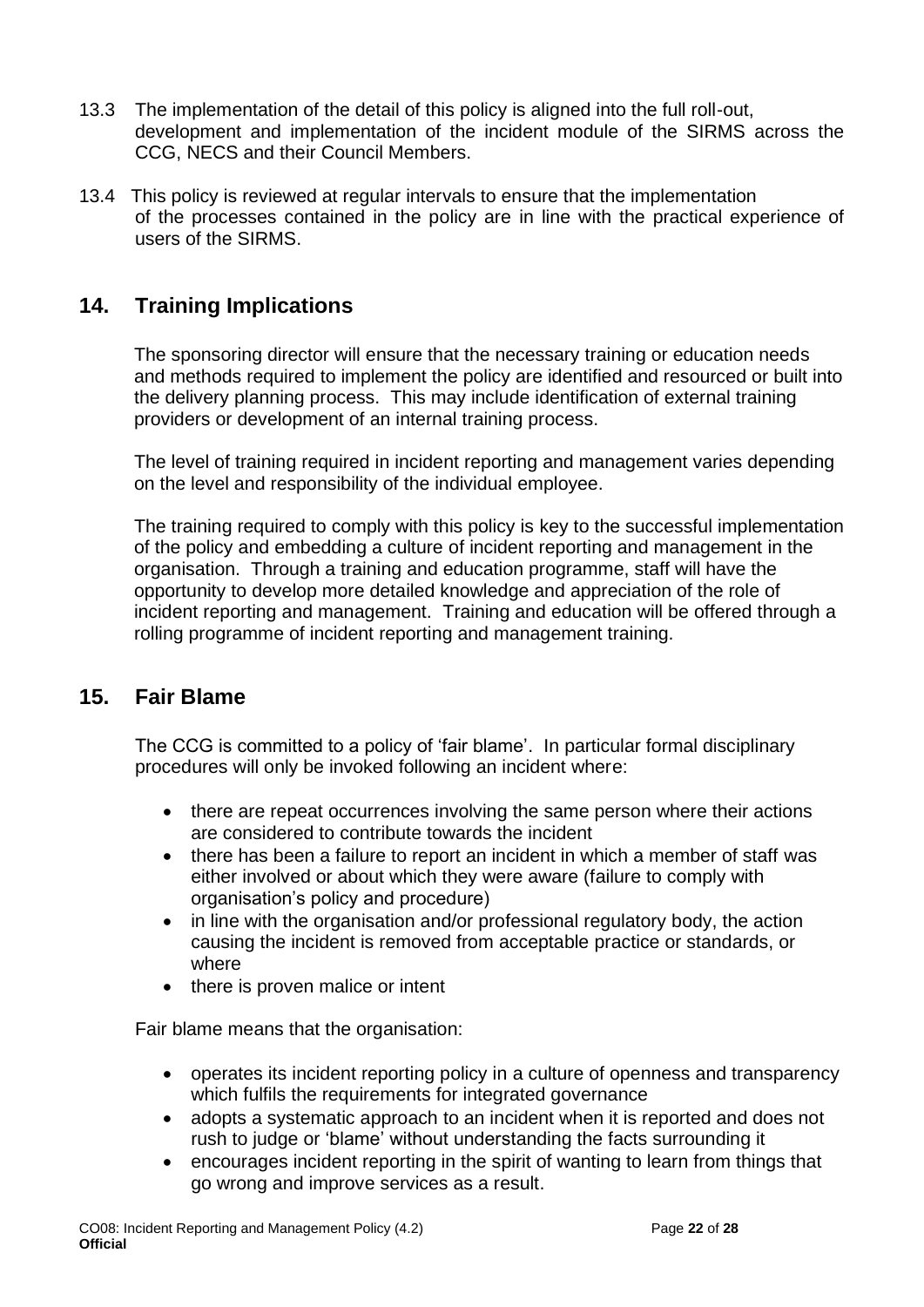#### **15.1 Support for staff, and others**

When an incident is reported it can be a stressful time for anyone involved, whether they are members of staff, a patient directly involved or a witness to the incident. They all need to know that they are going to be treated fairly and that lessons will be learned and action taken to prevent the incident happening again.

During an incident investigation, appropriate support will be offered to staff and anyone else involved in the incident if required. Support includes access to counselling services and the provision of regular updates of the investigation and its outcomes. Information is available on request from the governance team.

### <span id="page-22-0"></span>**16. Documentation**

#### **16.1 Other Related Documents**

- Security Procedure
- First Aid Procedure
- Fire Safety Procedure
- Business Continuity Plan

#### **16.2 CCG policies**

- HR35 Whistleblowing Policy
- IG01 Confidentiality and Data Protection Policy
- IG02 Data Quality Policy
- IG03 Information Governance and Information Risk Policy
- IG04 Information Access Policy
- IG05 Information Security Policy
- IG06 Records Management Policy and Strategy
- CO02 Complaints Policy and Procedure
- CO05 Fire Safety Policy
- CO06 Anti-Fraud Policy
- CO07 Health and Safety Policy
- CO11 Moving and Handling Policy
- CO14 Risk Management Policy
- CO17 Security Policy
- CO18 Serious Incidents (SIs) Management Policy
- CO20 Violence, Aggression and Abuse Management Policy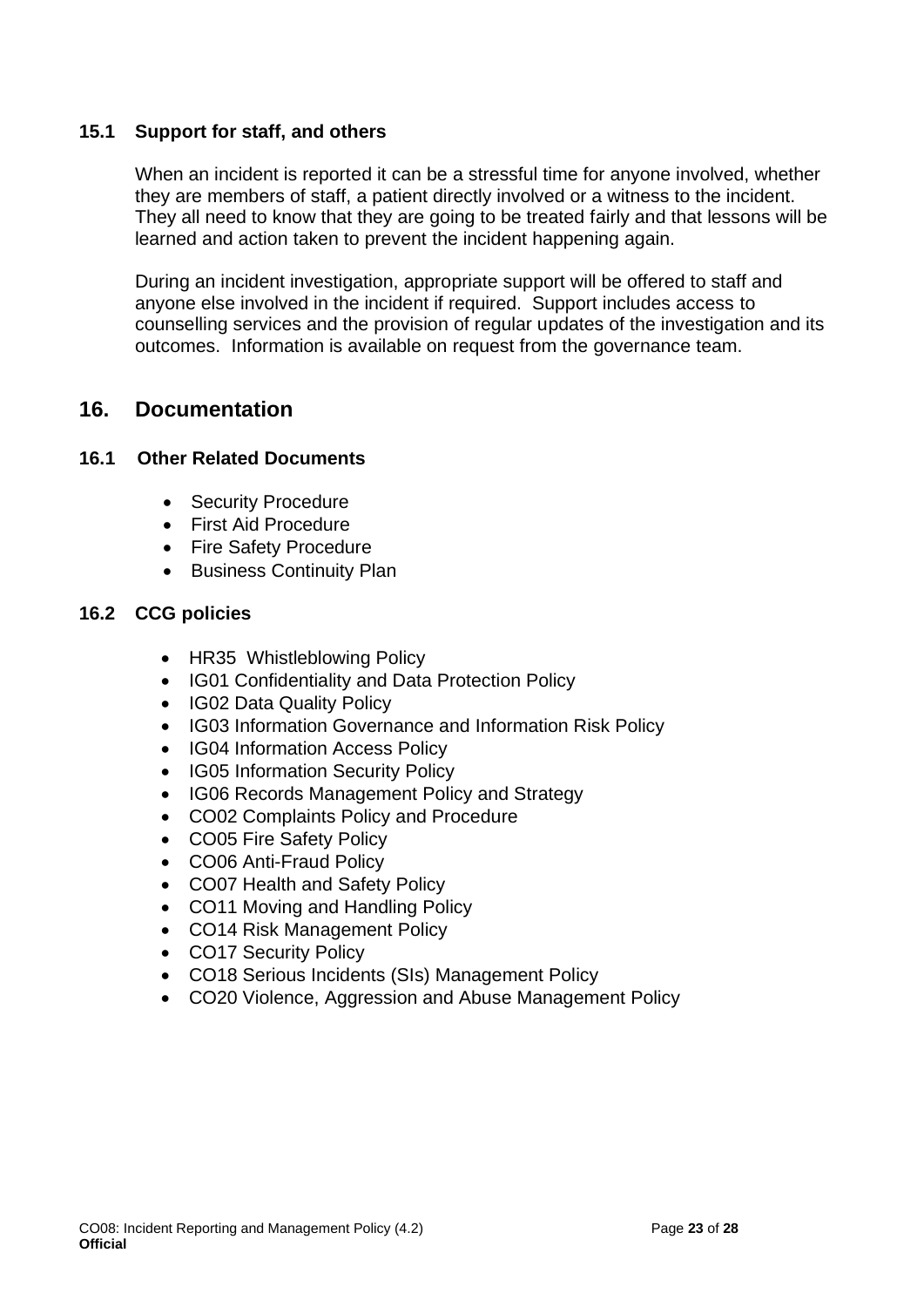#### **16.3 Legislation and statutory requirements**

- NHS Digital Guide to the notification of data security and protection incidents July 2018
- Data Protection Act 2018
- NHS England Incident reporting policy October 2012
- No secrets: Guidance on developing and implementing multi-agency policies and procedures to protect vulnerable adults from abuse (Department of Health) 2000
- NHS England Serious Incident Framework 2015/16 and Never Event Framework 2015/16
- The Reporting of Injuries, Diseases and Dangerous Occurrences Regulations (HMSO) 1995
- Working together to safeguard children, (HM Government) 2006
- UK Cyber Security Strategy, 2011

#### **16.4 References**

The major references consulted in preparing this policy are described above.

#### <span id="page-23-0"></span>**17. Monitoring, Review and Archiving**

#### **17.1 Monitoring**

The Director of Operations will oversee, on behalf of the executive committee, a method for monitoring the dissemination and implementation of this policy.

#### **17.2 Review**

The Director of Operations will ensure that each policy document is reviewed in accordance with the timescale specified at the time of approval. No policy or procedure will remain operational for a period exceeding three years without a review taking place.

Staff who become aware of changes in practice, changes to statutory requirements, revised professional or clinical standards and local/national directives that affect, or could potentially affect policy documents, should advise the Director of Operations as soon as possible, via line management arrangements. The Director of Operations will then consider the need to review the policy or procedure outside of the agreed timescale for revision.

For ease of reference for reviewers or approval bodies, changes should be noted in the 'document history' table on the front page of this document.

#### **17.3 Archiving**

The Director of Operations will ensure that archived copies of superseded policy documents are retained in accordance with Records Management: Code of Practice for Health and Social Care 2016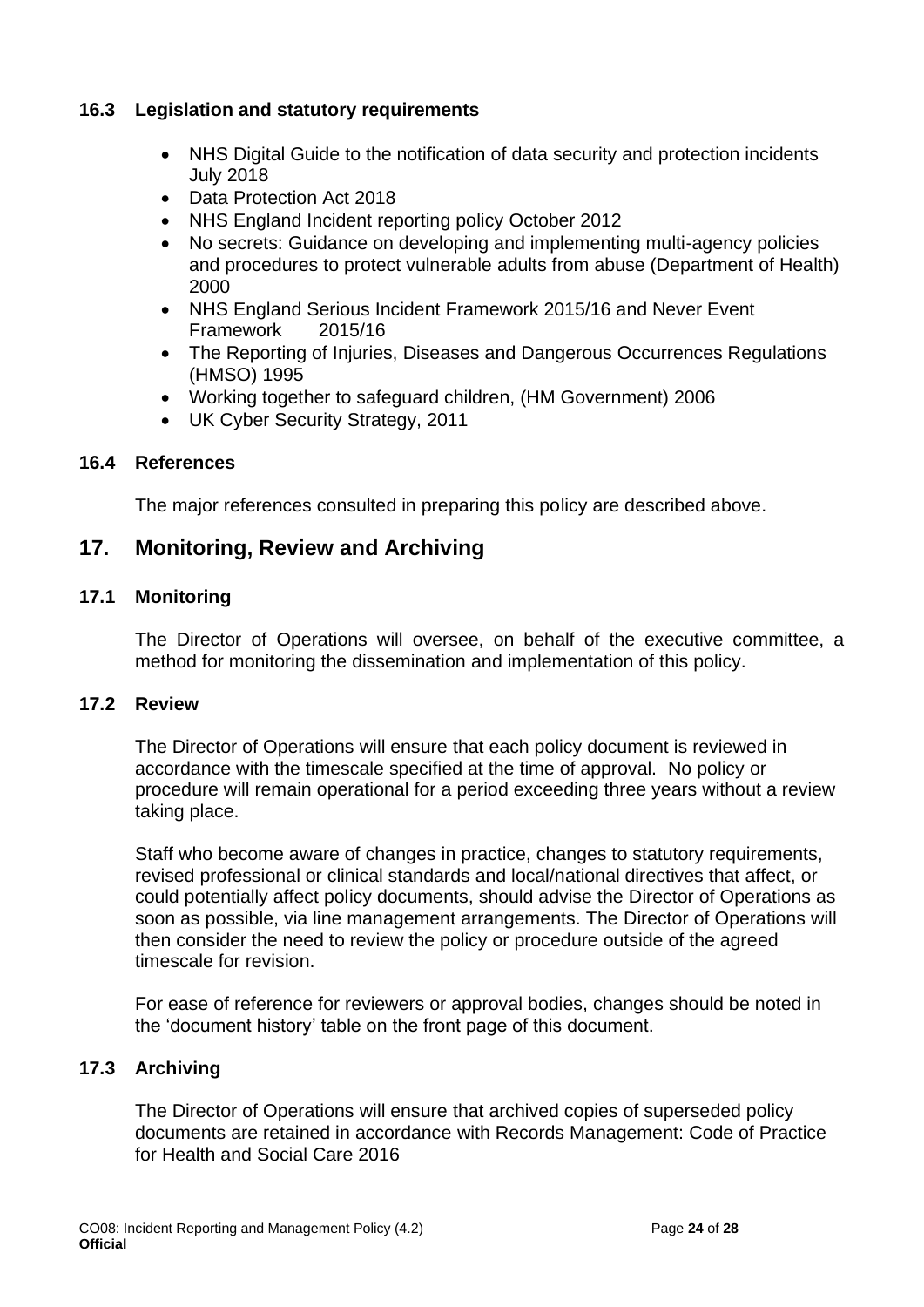### <span id="page-24-0"></span>**Appendix 1 Equality Analysis**





North of England **Commissioning Support** 

#### Partners in improving local health



An Equality Impact Assessment (EIA) is a process of analysing a new or existing service, policy or process. The aim is to identify what is the (likely) effect of implementation for different groups within the community (including patients, public and staff).

We need to:

- Eliminate unlawful discrimination, harassment and victimisation and other conduct prohibited by the Equality Act 2010
- Advance equality of opportunity between people who share a protected characteristic and those who do not
- Foster good relations between people who share a protected characteristic and those who do not

This is the law. In simple terms it means thinking about how some people might be excluded from what we are offering.

The way in which we organise things, or the assumptions we make, may mean that they cannot join in or if they do, it will not really work for them.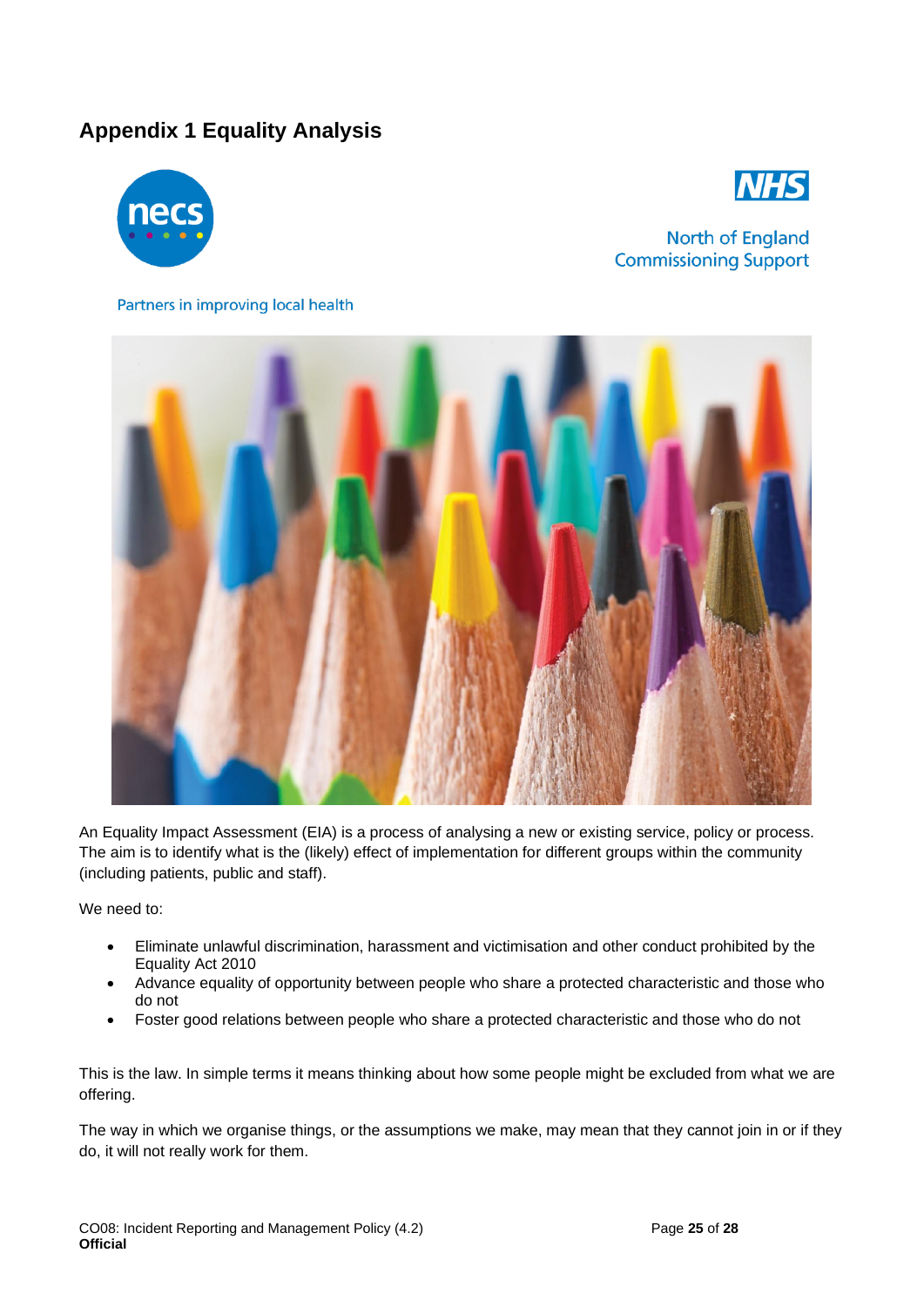It's good practice to think of all reasons why people may be excluded, not just the ones covered by the law. Think about people who may be suffering from socio-economic deprivation or the challenges facing carers for example.

This will not only ensure legal compliance, but also help to ensure that services best support the healthcare needs of the local population.

Think of it as simply providing great customer service to everyone.

As a manager or someone who is involved in a service, policy, or process development, you are required to complete an Equality Impact Assessment using this toolkit.

| <b>Policy</b>  | A written statement of intent describing the broad approach or course of action the<br>Trust is taking with a particular service or issue. |
|----------------|--------------------------------------------------------------------------------------------------------------------------------------------|
| <b>Service</b> | A system or organisation that provides for a public need.                                                                                  |
| <b>Process</b> | Any of a group of related actions contributing to a larger action.                                                                         |



| Name of person completing EIA:                                                                        | <b>Senior Governance Officer, NECS</b> |
|-------------------------------------------------------------------------------------------------------|----------------------------------------|
| Title of service/policy/process:                                                                      | <b>CO08: Incident Reporting and</b>    |
|                                                                                                       | <b>Management Policy</b>               |
| Existing: $\boxtimes$<br>New/proposed: $\square$<br>Changed: $\square$                                |                                        |
| What are the intended outcomes of this policy/service/process? Include outline of objectives and aims |                                        |
| This policy aims to set out the CCG's approach to incident reporting and the management of incidents  |                                        |

**in fulfilment of its overall objective to commission high quality and safe services. In addition, the adoption and embedding within the organisation of an effective incident reporting and management policy and processes will ensure that the reputation of the CCG is maintained and enhanced, and its resources are used effectively to reform services through innovation, large- scale prevention, improved quality and greater productivity.**

**Who will be affected by this policy/service /process? (please tick)**

**Staff members** 

**Other**

**If other please state:**

**Patients, Staff from other organisations, Public.**

**What is your source of feedback/existing evidence? (please tick)**

**National Reports Staff Profiles**

**Staff Surveys Complaints/Incidents**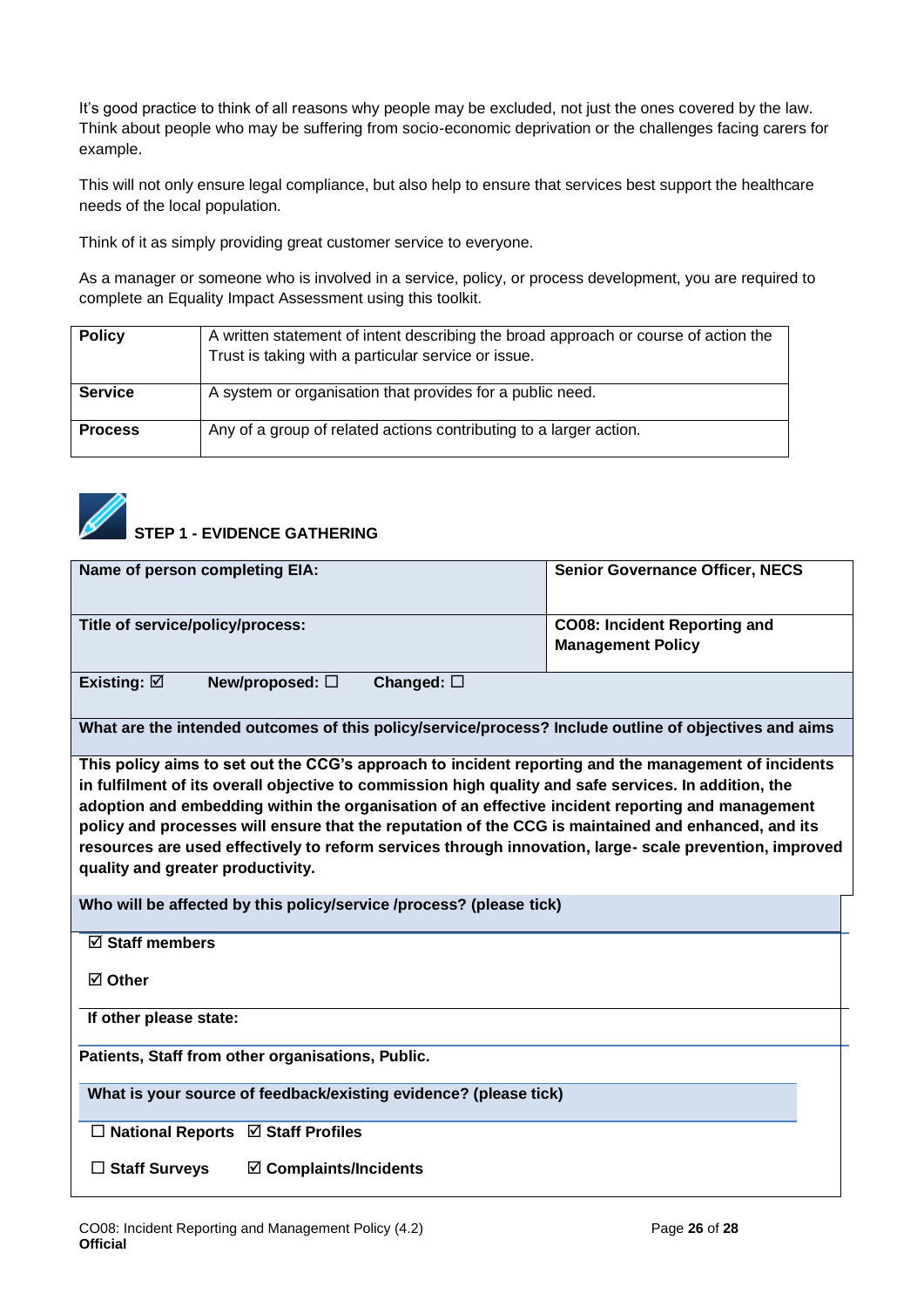**Focus Groups Previous EIAs** 

**Other**

**If other please state:**

- **Feedback from committee meetings where incidents are discussed**
- **Staff who contact the NECS governance service for help and assistance where required**

| <b>Evidence</b>                     | What does it tell me? (About the existing policy/process? Is<br>there anything suggest there may be challenges when<br>designing something new?) |
|-------------------------------------|--------------------------------------------------------------------------------------------------------------------------------------------------|
| <b>National Reports</b>             | <b>NA</b>                                                                                                                                        |
| <b>Staff Profiles</b>               | <b>NA</b>                                                                                                                                        |
| <b>Staff Surveys</b>                | <b>NA</b>                                                                                                                                        |
| <b>Complaints and Incidents</b>     | Buy in from reporters and managers                                                                                                               |
| <b>Staff focus groups</b>           | <b>NA</b>                                                                                                                                        |
| <b>Previous EIAs</b>                | <b>NA</b>                                                                                                                                        |
| Other evidence (please<br>describe) | <b>NA</b>                                                                                                                                        |



| Ref no.   | <b>Potential</b><br>Challenge/<br><b>Negative</b><br>Impact | <b>Protected</b><br>Group<br>Impacted<br>(Age, Race<br>etc) | <b>Action(s) required</b>                                                | <b>Expected Outcome</b>                                   | Owner     | Timescale/<br><b>Completion</b><br>date |
|-----------|-------------------------------------------------------------|-------------------------------------------------------------|--------------------------------------------------------------------------|-----------------------------------------------------------|-----------|-----------------------------------------|
| <b>NA</b> |                                                             | All                                                         | <b>Ongoing incident reporting</b><br>and management support<br>to staff. | Positive - increased<br>by in and awareness<br>of process | <b>WM</b> | Ongoing                                 |

| Ref no. | Who have you consulted with for a<br>solution? (users, other services,<br>etc) | Person/<br>People to inform    | How will you monitor and review<br>whether the action is effective? |
|---------|--------------------------------------------------------------------------------|--------------------------------|---------------------------------------------------------------------|
| NA      | <b>SIRMS users / Committee Members</b>                                         | <b>CCG Operations Manager.</b> | Evaluation of training                                              |